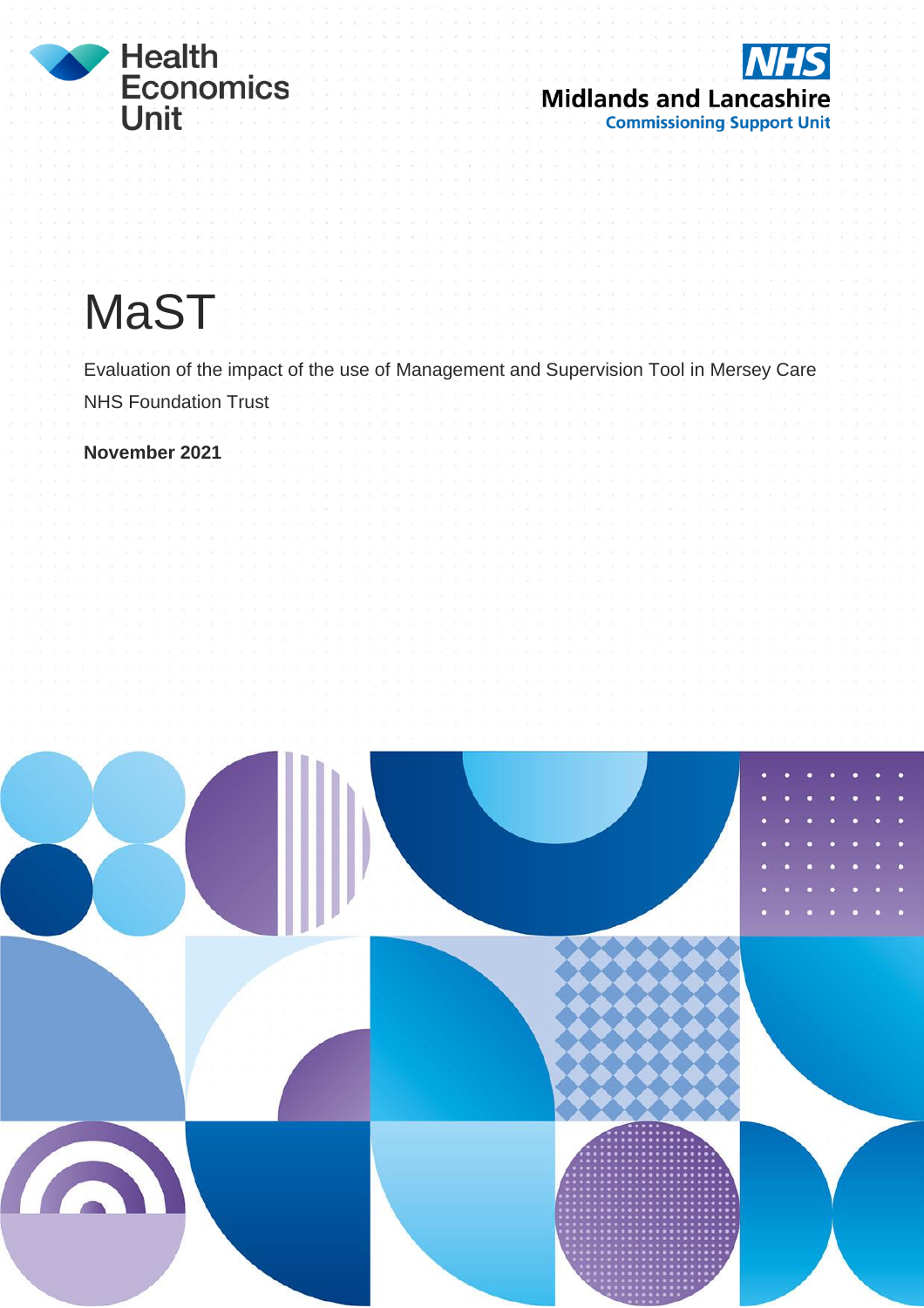### **Table of contents**

| 1              |                         |       |                                                              |    |  |  |
|----------------|-------------------------|-------|--------------------------------------------------------------|----|--|--|
|                | 1.1                     |       |                                                              |    |  |  |
|                | 1.2                     |       |                                                              |    |  |  |
|                | 1.3                     |       |                                                              |    |  |  |
|                |                         | 1.3.1 |                                                              |    |  |  |
|                |                         | 1.3.2 |                                                              |    |  |  |
|                |                         | 1.3.3 |                                                              |    |  |  |
|                |                         | 1.3.4 |                                                              |    |  |  |
|                |                         | 1.3.5 |                                                              |    |  |  |
| $\overline{2}$ |                         |       |                                                              |    |  |  |
|                | 2.1                     |       |                                                              |    |  |  |
|                | 2.2                     |       |                                                              |    |  |  |
|                | 2.3                     |       |                                                              |    |  |  |
|                |                         | 2.3.1 |                                                              |    |  |  |
|                |                         | 2.3.2 |                                                              |    |  |  |
|                |                         | 2.3.3 |                                                              |    |  |  |
| 3              |                         |       | contracts and contracts are a contracts of                   |    |  |  |
|                | 3.1                     |       | CMHT service users                                           | 14 |  |  |
|                | 3.2                     |       |                                                              |    |  |  |
|                |                         | 3.2.1 | Expected benefit                                             | 17 |  |  |
|                |                         | 3.2.2 |                                                              | 17 |  |  |
|                | 3.3                     |       | Improved management of mental health crisis in the community | 18 |  |  |
|                |                         | 3.3.1 |                                                              | 18 |  |  |
|                | Results<br>3.3.2<br>.18 |       |                                                              |    |  |  |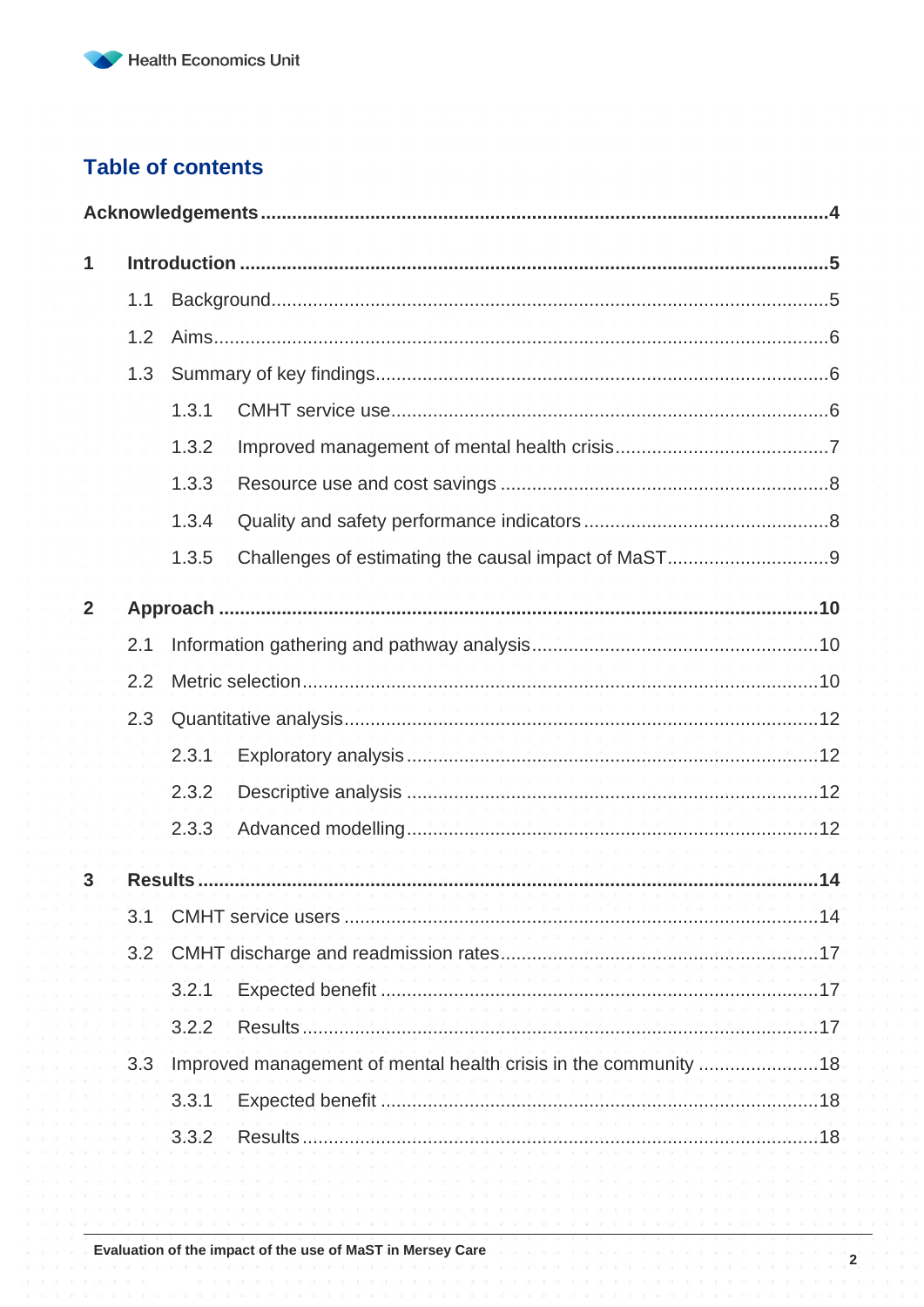

| 3.4 |       |                                                                       |  |
|-----|-------|-----------------------------------------------------------------------|--|
|     | 3.4.1 |                                                                       |  |
|     | 3.4.2 |                                                                       |  |
| 3.5 |       |                                                                       |  |
|     | 3.5.1 |                                                                       |  |
|     | 3.5.2 | .                                                                     |  |
|     | 3.5.3 |                                                                       |  |
|     | 3.5.4 | Physical health check of people experiencing psychosis27              |  |
|     | 3.5.5 |                                                                       |  |
|     |       |                                                                       |  |
|     |       |                                                                       |  |
|     |       |                                                                       |  |
| A2. |       | 1 Y B   K   K   K Y B   K   K   K Y B   K   K   K Y B   K   K         |  |
| A3. |       | Scenario analysis: estimated cost of mental health crisis activity 32 |  |

**3**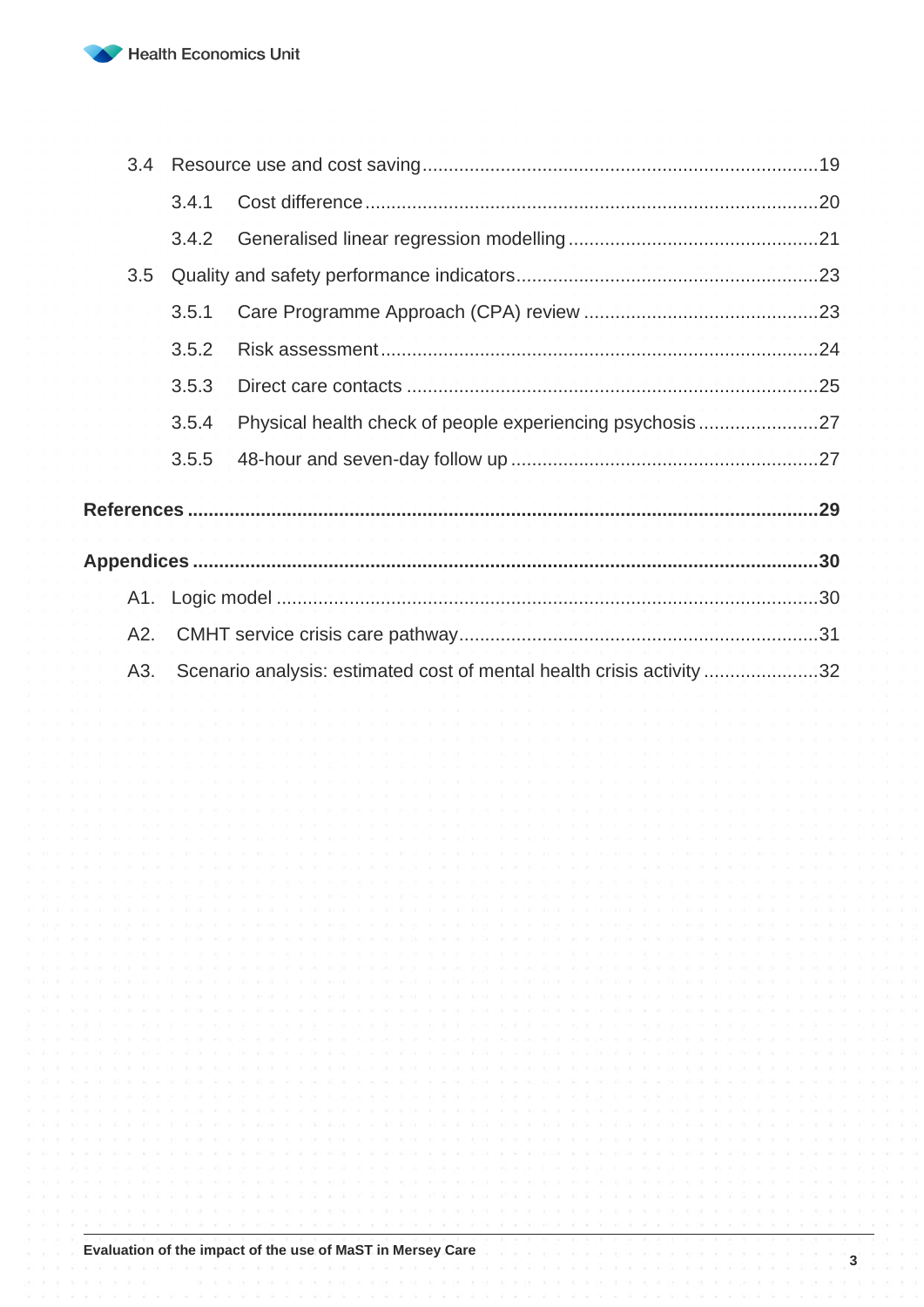## <span id="page-3-0"></span>Acknowledgements

The evaluation was commissioned by the Innovation Agency (the Academic Health Science Network (AHSN) for the North West Coast) to accelerate the spread of innovative local early adoption of Management and Supervision Tool (MaST).

This evaluation was led by Lisa Cummins (Senior Health Economist, HEU), with support from Ralphael Oghagbon (Consultant, HEU) and Dr Wayne Smith (Head of Health Economics, HEU). The report was prepared and written by Lisa Cummins, with support from Dr Wayne Smith and Dr Santosh Kumar (Data Scientist, HEU). We would like to thank Professor Dr Jianhua Wu (Leeds University) who provided advice and external validation on our advanced modelling approach.

We are also grateful to Caroline Gadd (Director, Holmusk Europe), Martin Morse (Analytics Lead, Holmusk Europe), Zo Payne (MaST Clinical Lead, Holmusk Europe), Adam Drage (Service Lead, Mersey Care), and Steve Foster (Head of BI, Mersey Care), for taking the time to review and discuss our approach and providing advice and feedback throughout the project. Lastly, We would like to thank the team at the Innovation Agency, in particular, Laura Boland for their support throughout the project.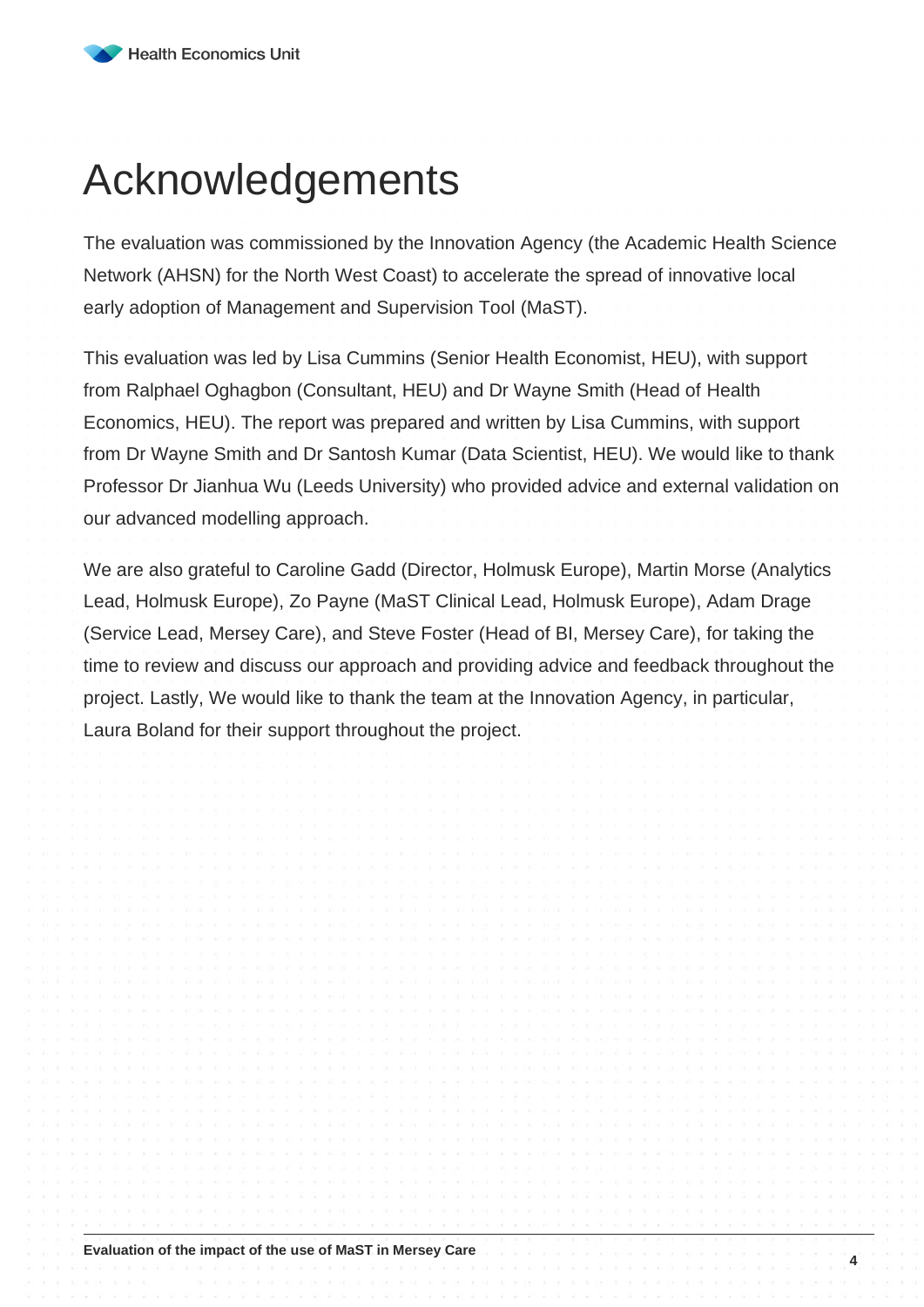## <span id="page-4-0"></span>1 Introduction

The Health Economics Unit (HEU) was commissioned to produce a report on the impact of Management and Supervision Tool (MaST) on community mental health services at Mersey Care NHS Foundation Trust.

MaST is a decision support tool which uses predictive analytics to help healthcare professionals assess and manage their caseloads, providing:

- Risk of crisis and complexity measures for clinical prioritisation
- Support with changes in resource allocation
- Monitoring of patient flow
- Safety and quality indicators
- Caseload weighting.

## <span id="page-4-1"></span>**1.1 Background**

Mersey Care NHS Foundation Trust serves more than 11 million people, offering specialist inpatient and community services that support mental health, learning disabilities, addictions, brain injuries and physical health, and is one of only three trusts in the UK that offer high secure mental health facilities.

One significant area of focus has been community mental health teams (CMHTs), where rising caseloads and increasing numbers of service users with complex mental health problems meant that practitioners had to prioritise managing risk and keeping people safe with limited time to deliver recovery-based care.

MaST is a decision support tool which uses predictive analytics to help mental health staff make better decisions about the resources they use to provide safer and higher-quality care.

It is a software platform used by frontline staff (including doctors, mental health nurses and team managers) which analyses data and information from multiple sources to inform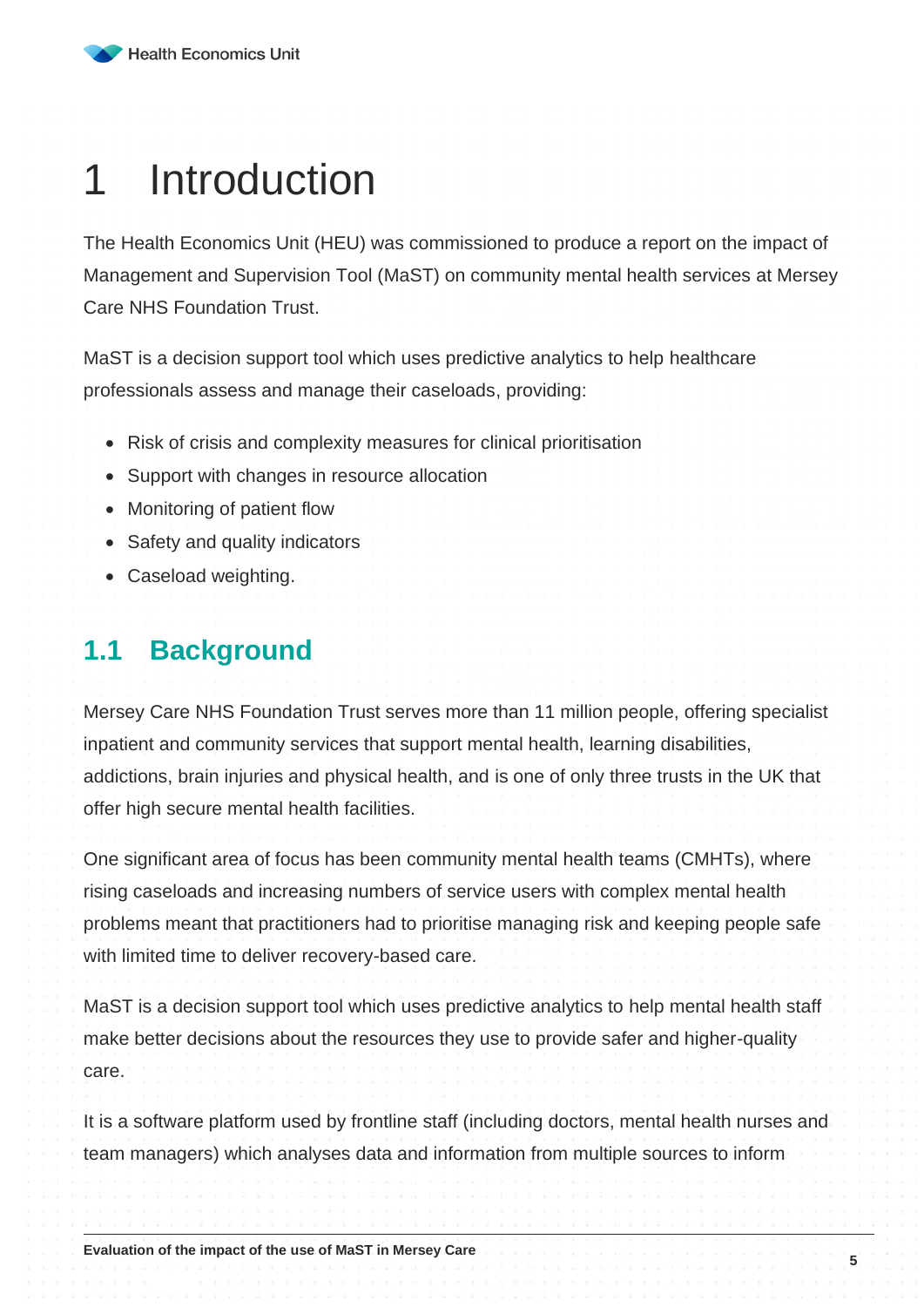

decision-making based on service user needs and the likely resource required to provide safe and effective care. It was piloted as part of the wider transformation programme and later implemented across all CMHTs in Mersey Care, becoming embedded in normal ways of working.

MaST's simple dashboards surface clinically relevant information that is already captured but often buried deep within the electronic health record. MaST is a robust and secure system, which aims to integrate with existing sign-on solutions and trust systems.

## <span id="page-5-0"></span>**1.2 Aims**

The aim of HEU's work was to examine the impact of MaST on:

- service user flow
- improved management of mental health crisis in the community
- resource use and cost saving
- quality and safety performance indicators
- caseload management.

### <span id="page-5-1"></span>**1.3 Summary of key findings**

A key challenge of the evaluation has been to separate the impact of MaST from the impact of the pandemic and wider system changes, namely, the establishment of the Crisis Resolution Home Treatment (CRHT) pathway. Despite this challenge, there is some evidence to suggest that MaST can enable proactive care of service users and, potentially, reduce mental health crises and generate efficiency savings.

#### <span id="page-5-2"></span>**1.3.1 CMHT service use**

#### **Service use varies by age, gender and ethnicity**

- Among people aged under 35, there were more female users than male users.
- Among people aged 50 or older, there were more male users than female users.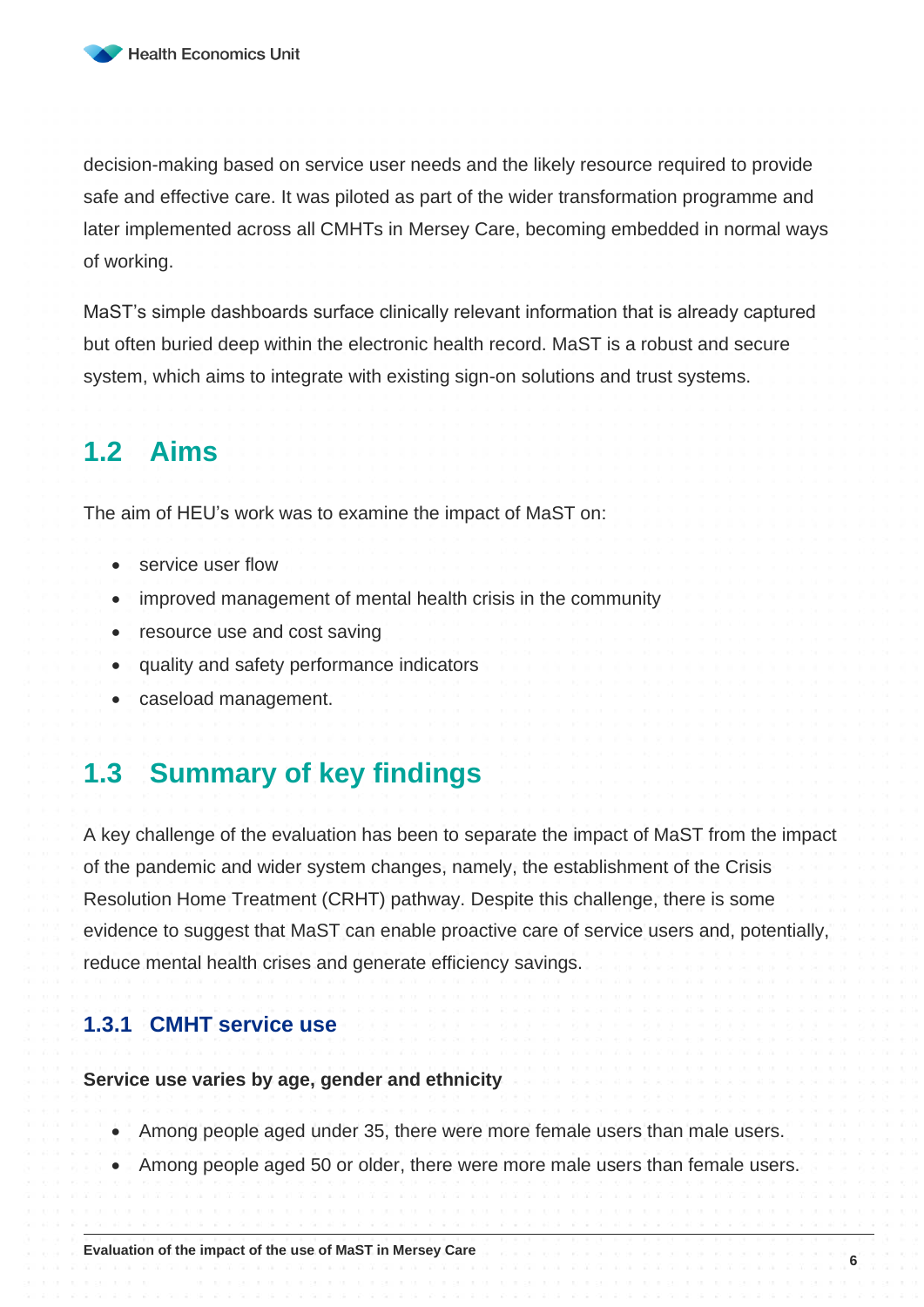

• The majority of service users were White, which is reflective of the local population  $(1).$ 

#### **Total numbers reduced slightly**

In January 2019 there were 9,881 people using CMHT services; in January 2021 there were 9,290. The reduction is due to fewer admissions which may have been caused by local and national lockdowns during the pandemic.

The reduction was mainly among fewer older people (those aged 50 or over) using the service.

The median length of time spent under the care of a CMHT service was eight months; however, this varied by CMHT service.

Despite the reduction in caseload over time, the trends in discharge rates and readmission rates per 1,000 service users remained stable during and immediately after the introduction of MaST. Both discharge and readmission rates remained broadly consistent with flow being maintained throughout the pandemic, apart from higher discharge rates after lockdown periods ended.

#### <span id="page-6-0"></span>**1.3.2 Improved management of mental health crisis**

#### **Mental health crisis rates declined**

The rates of mental health crisis began to decline during the introduction period and continued to decline thereafter (with some spikes aligned with COVID-19 lockdown periods), indicating that MaST may be associated with fewer mental health-related crisis admissions. The difference was more pronounced among those who were in the MaST group compared with those who were not.

It is important to note that we have not controlled for other factors (such as individual characteristics), and the shift in activity is likely to have been influenced by the new CRHT pathway.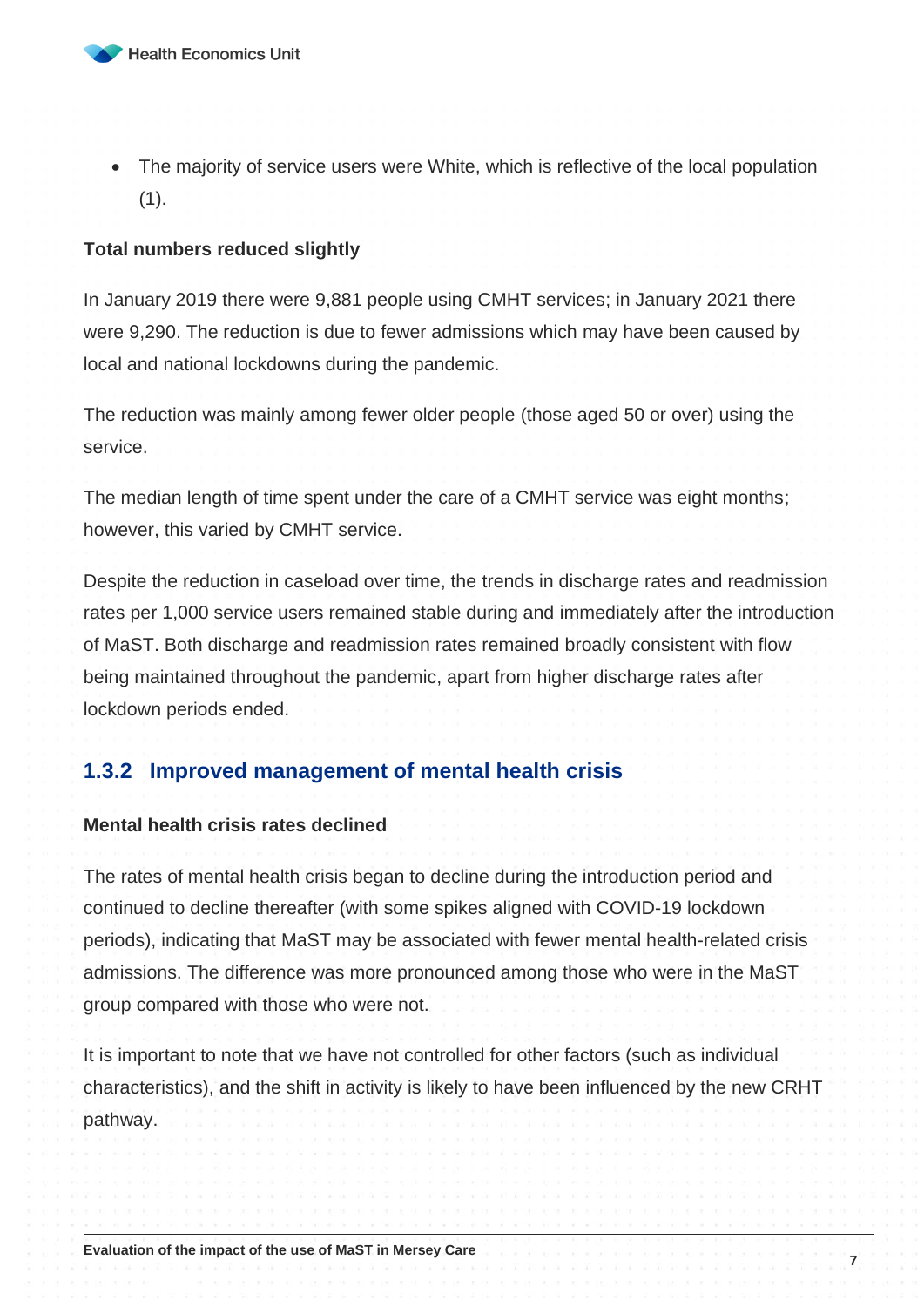#### <span id="page-7-0"></span>**1.3.3 Resource use and cost savings**

#### **Length of inpatient stays following a mental health crisis reduced**

Among people under the care of the CMHT service during the six months before and after MaST was introduced, there was a reduction in the duration of mental health crises and length of stay in an inpatient setting following a mental health crisis. In addition, the split of (median) days spent in hospital versus in the CRHT reversed, with seven days in ten being managed in the community (compared with three before MaST was introduced).

#### **Cost savings were made**

The shift in activity from inpatient to CRHT is estimated to have resulted in an efficiency saving of £1.7 million in the six-month period after MaST. This is based on the assumption that a person has on average one contact per day with a consultant-led crisis resolution and home treatment team (while experiencing a mental health crisis in the community).

While this is an indication that MaST may be associated with fewer mental health-related crises and significant cost savings, it is important to note that other factors (such as individual characteristics) have not been controlled for and the shift in activity is also likely to have been influenced by the establishment of a new crisis resolution and home treatment pathway.

#### <span id="page-7-1"></span>**1.3.4 Quality and safety performance indicators**

#### **MaST may have enabled CMHT services to better manage care**

Due to the onset of the pandemic, it is difficult to infer whether changes in key quality and safety performance indicators were due to changes in resource use or the introduction of MaST. For example, the proportion of service users on Care Programme Approach (CPA) who received a care plan review within 12 months increased after the introduction of MaST and continued during the pandemic, whereas the proportion of people on CPA who received a CPA review within 12 months fell over time.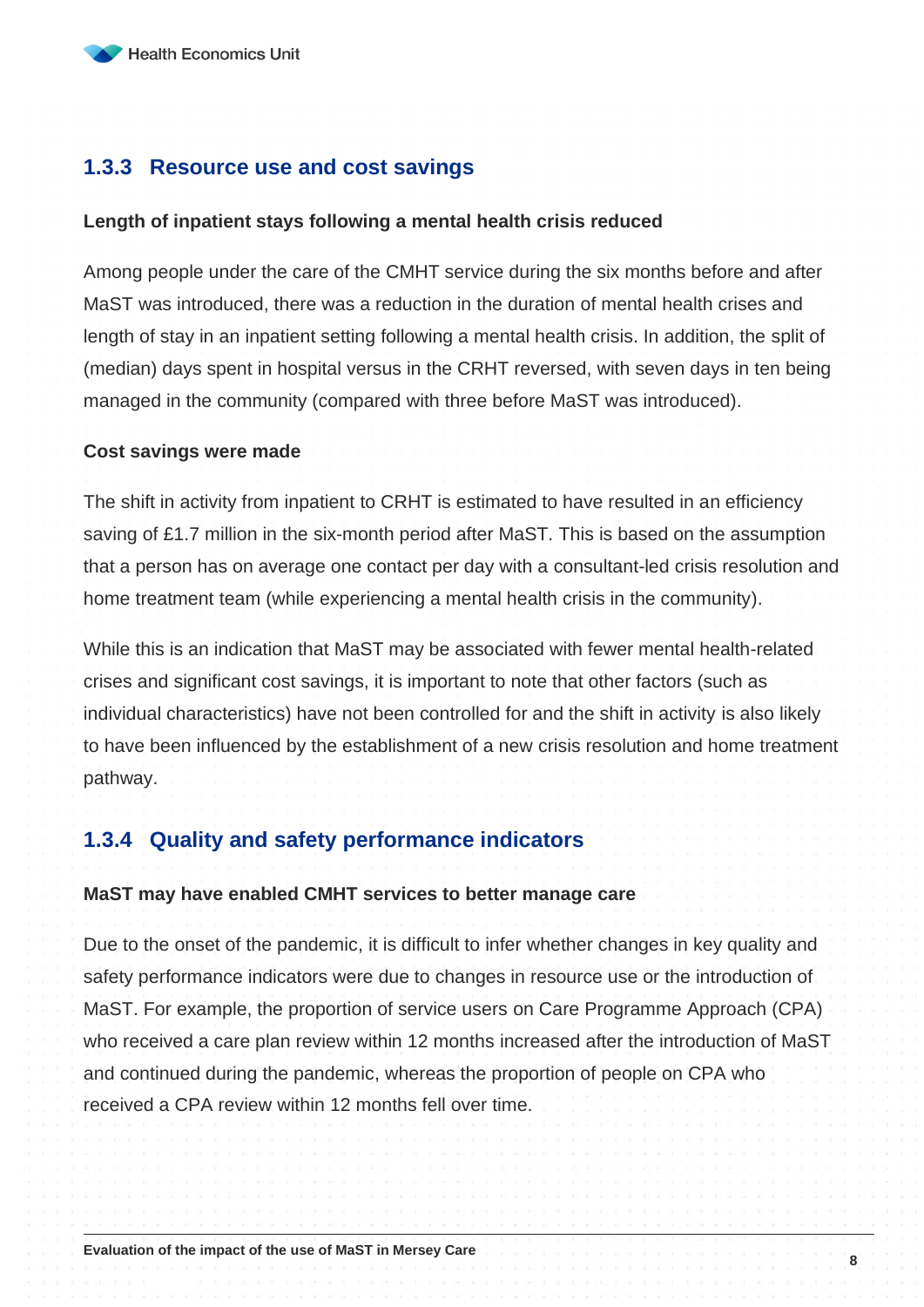There is, however, some evidence that MaST may have enabled CMHT services to better manage the care of service users during the pandemic, as there was an improvement in the proportion of service users being contacted within an appropriate time frame after new functionality was added to MaST in May and October 2020.

In addition, the proportion of people followed up within 48 hours/7 days of discharge also increased; this may also be attributable to MaST, as it improves both access to data and the speed at which staff can identify the right people and stay on top of their workload.

#### <span id="page-8-0"></span>**1.3.5 Challenges of estimating the causal impact of MaST**

#### **Determining the direct impact of MaST is challenging**

Although advanced modelling was undertaken to estimate the impact of MaST on CMHT service use and mental health crisis, contrasting results were produced. Here we highlight several limitations which made it challenging to determine the direct impact of MaST on the outcomes of interest.

First, high-quality pre-intervention data was only available for a short timeframe. Second, post-intervention-period data from March 2020 to May 2021 was excluded from all models, as it was not possible to robustly separate the impact of MaST on resource use from the impact caused by local and national lockdowns. Third, there were a small number of service users and/or mental health crisis rates in some services.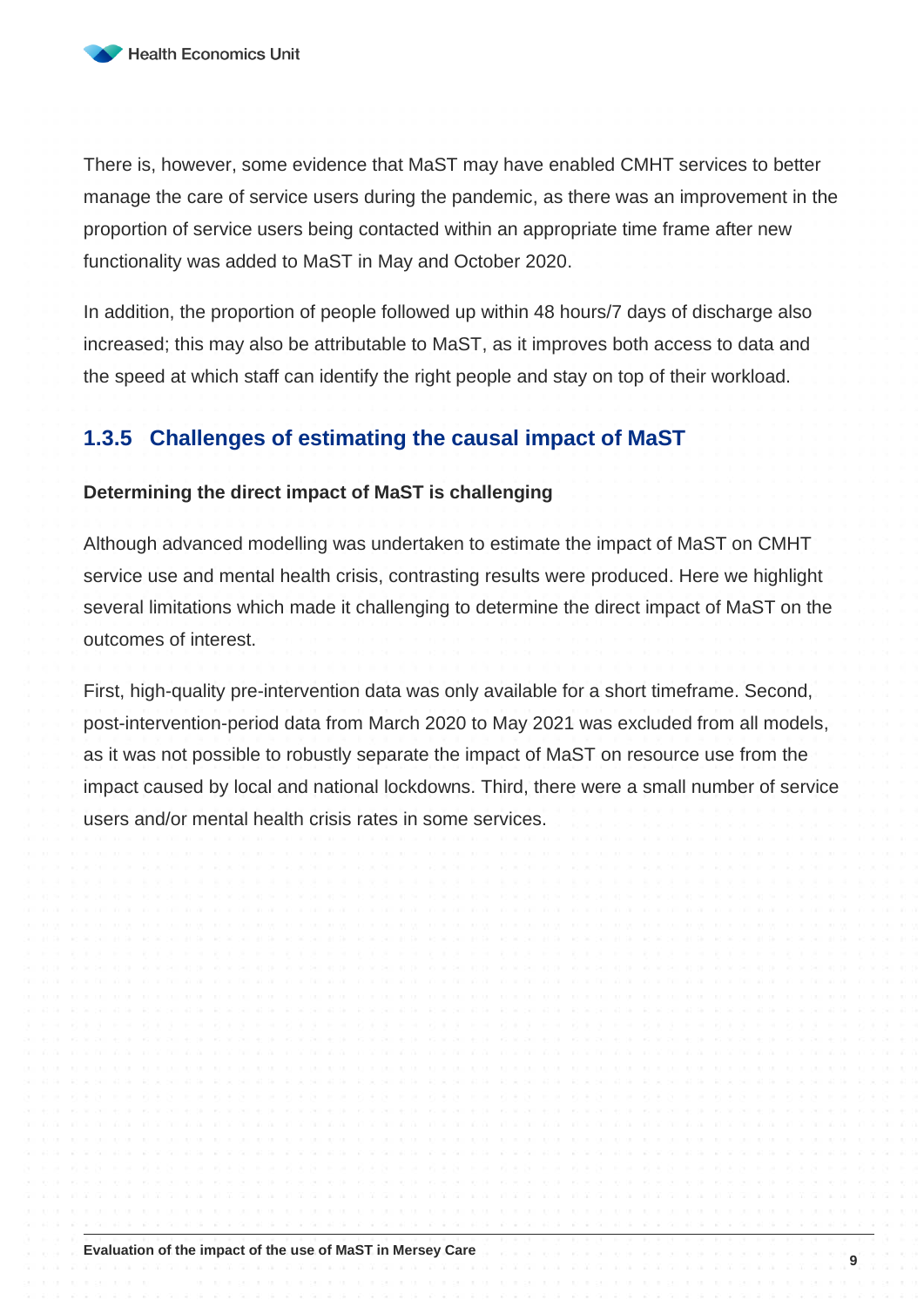## <span id="page-9-0"></span>2 Approach

## <span id="page-9-1"></span>**2.1 Information gathering and pathway analysis**

Information relating to MaST, including a logic model developed by the client and other evidence of its impact, was reviewed to understand firstly, how MaST functions within the CMHT service and secondly, its expected impact on community mental health services. A pathway analysis was also undertaken to identify the potential impact of MaST on mental health crisis resource utilisation.

The logic model and pathway can be viewed in Appendices A1 and A2, respectively.

## <span id="page-9-2"></span>**2.2 Metric selection**

Using the logic model and pathway analysis, and through conversations with key stakeholders, a core set of metrics were identified to analyse the impact of MaST (Table 1).

#### **Metric Definition 1 CMHT discharge and readmission rates** CMHT discharge Number of discharges per month divided by the number of service users CMHT readmission Number of readmissions within 90 days of discharge per month divided by the number of service users **2 Improved management of mental health crisis in the community** Mental health crisis episodes<sup>\*</sup> Number of mental health crisis episodes initiated per month Community crisis admission | Percentage of mental health crisis episodes that were managed in the community Community crisis admissions only Percentage of mental health crisis episodes that were managed in the community only (i.e. service user did not end up in hospital) Community crisis duration Number of days under the care of the CRHT team

#### <span id="page-9-3"></span>*Table 1: Key metrics*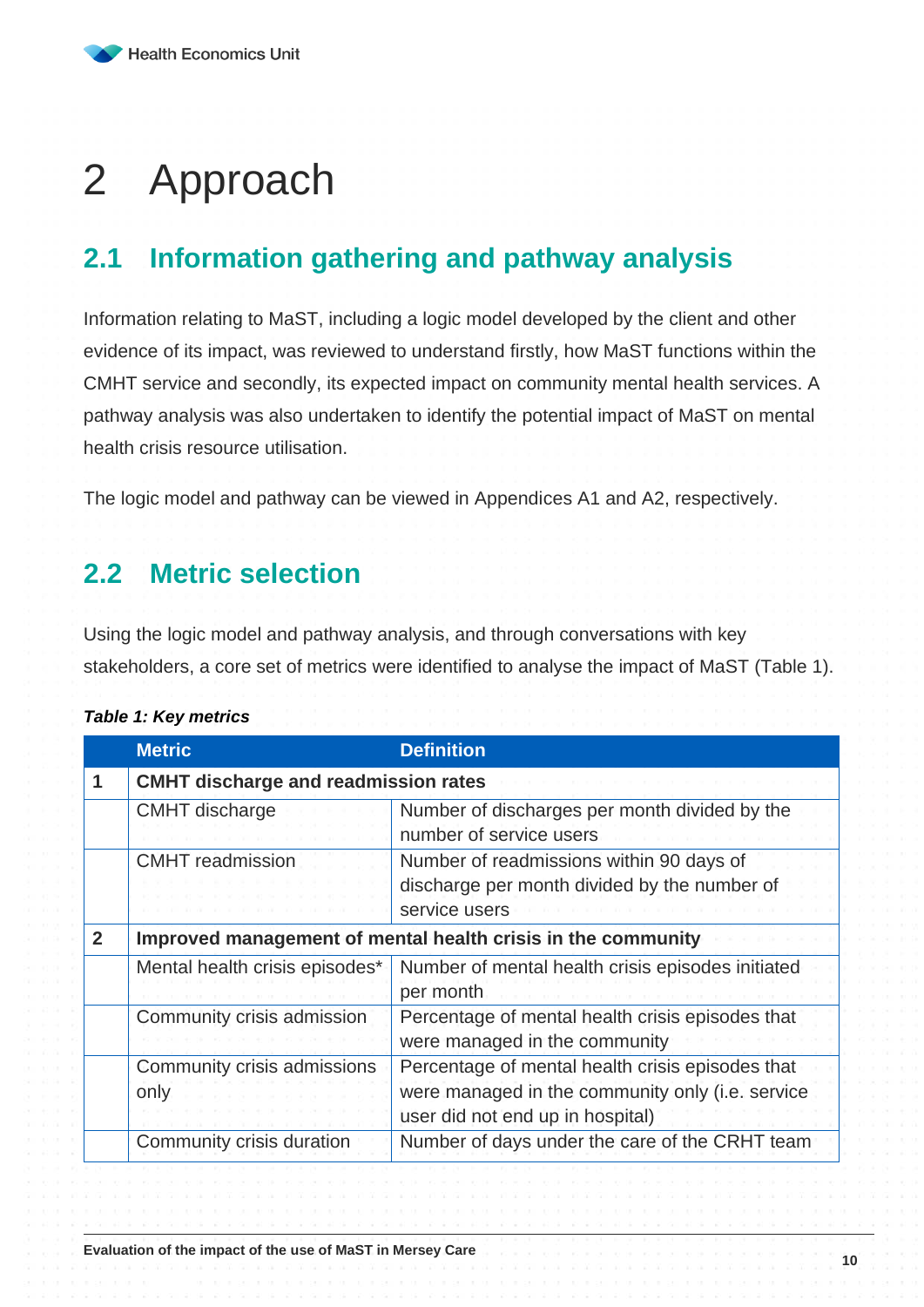|   | Inpatient crisis admissions               | Percentage of mental health crisis episodes that   |  |  |  |
|---|-------------------------------------------|----------------------------------------------------|--|--|--|
|   |                                           | resulted in hospital admission                     |  |  |  |
|   | Inpatient crisis length of stay           | Number of days in hospital                         |  |  |  |
| 3 | <b>Resource use</b>                       |                                                    |  |  |  |
|   | <b>CMHT</b> contacts                      | Number of CMHT contacts                            |  |  |  |
|   | Community crisis admissions               | Percentage of mental health crisis episodes        |  |  |  |
|   |                                           | managed in the community                           |  |  |  |
|   | Community crisis admissions               | Percentage of mental health crisis episodes that   |  |  |  |
|   | only                                      | were managed in the community only (i.e. service   |  |  |  |
|   |                                           | user did not end up in hospital)                   |  |  |  |
|   | Inpatient crisis admissions               | Percentage of mental health crisis episodes that   |  |  |  |
|   |                                           | resulted in inpatient admission                    |  |  |  |
|   | Inpatient crisis length of stay           | Number of days in hospital                         |  |  |  |
| 4 | Quality and safety performance indicators |                                                    |  |  |  |
|   | Care plan review                          | Percentage of service users receiving a care plan  |  |  |  |
|   |                                           | review within 12 months                            |  |  |  |
|   | Care Programme Approach                   | Percentage of service users receiving a CPA review |  |  |  |
|   | (CPA) review                              | within 12 months                                   |  |  |  |
|   | Physical health check                     | Percentage of service users receiving a physical   |  |  |  |
|   |                                           | health assessment within 12 months                 |  |  |  |
|   | <b>Risk assessment</b>                    | Percentage of service users receiving a risk       |  |  |  |
|   |                                           | assessment within 12 months                        |  |  |  |
|   | Direct care contacts                      | Percentage of service users contacted by the       |  |  |  |
|   |                                           | CMHT service within 4, 8, 12 or 20 weeks.          |  |  |  |
|   | Direct care contacts -                    | Percentage of vulnerable service users contacted   |  |  |  |
|   | vulnerable service users                  | by the CMHT service within 4 weeks. Vulnerable     |  |  |  |
|   |                                           | service users identified by MaST system using      |  |  |  |
|   |                                           | agreed set of criteria.                            |  |  |  |
|   | 48-hour follow-up                         | Percentage of service users admitted to hospital   |  |  |  |
|   |                                           | due to mental health crisis who were followed up   |  |  |  |
|   |                                           | within 48 hours of discharge                       |  |  |  |
|   | 7-day follow-up                           | Percentage of service users admitted to hospital   |  |  |  |
|   |                                           | due to mental health crisis who were followed up   |  |  |  |
|   |                                           | within 7 days of discharge                         |  |  |  |

\*A mental health crisis episode includes all contacts (community and/or hospital admissions) by the service user within seven days of discharge.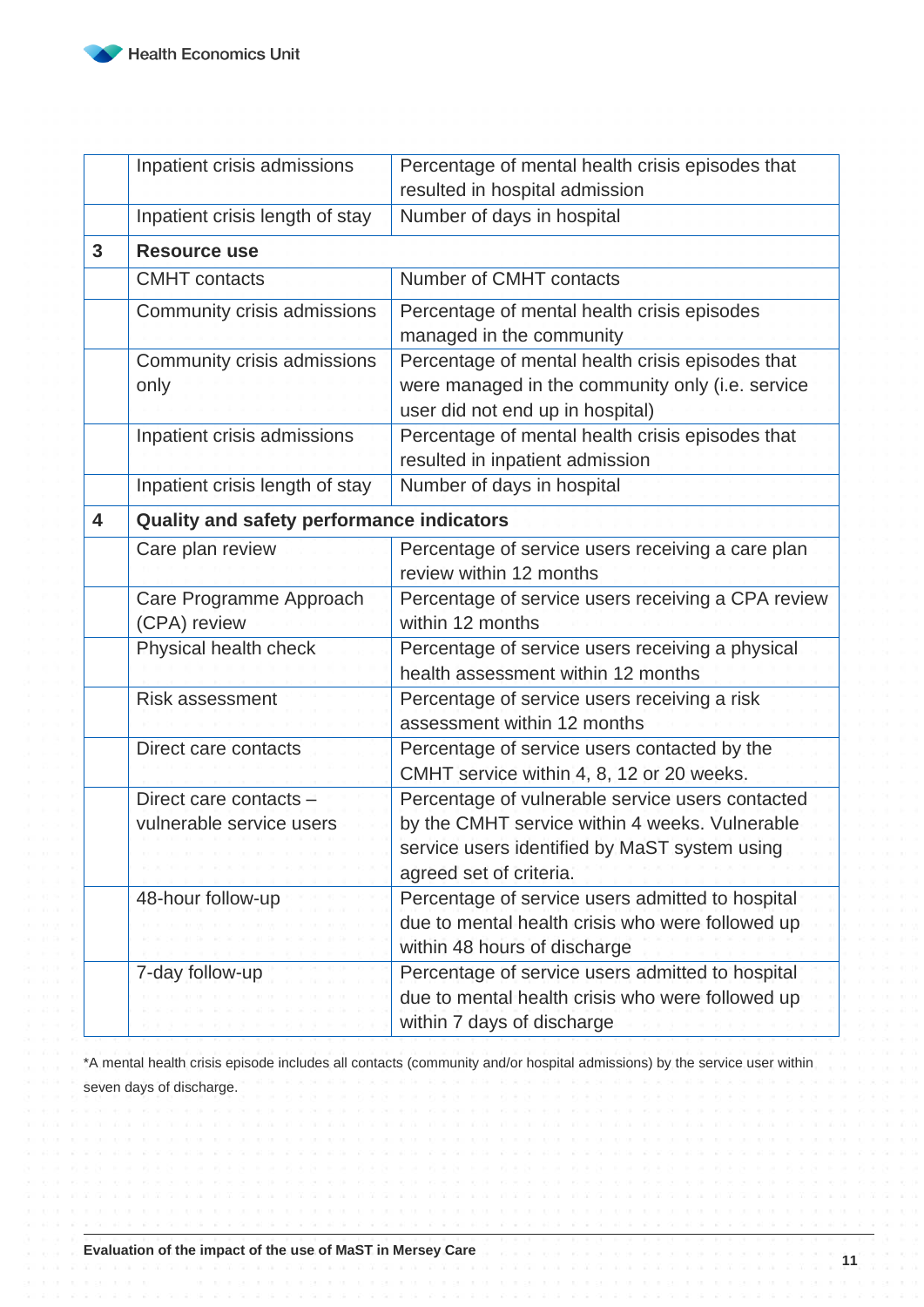## <span id="page-11-0"></span>**2.3 Quantitative analysis**

Key metrics were derived from anonymised patient-level and monthly aggregated mental health services data provided by the client. Data covered the period from July 2017 to June 2021; however, the data prior to July 2018 was of poor quality and was therefore removed. Data quality improved after the introduction of a new Electronic Patient Record (EPR) system in 2018. All data analysis was undertaken using RStudio.

#### <span id="page-11-1"></span>**2.3.1 Exploratory analysis**

An exploratory analysis was undertaken to:

- assess data quality and completeness
- determine the number of months before and after the introduction of MaST
- determine how to account for the staggered introduction of MaST into different services over several months
- determine how to account for the impact of COVID-19
- address any other methodological issues.

#### <span id="page-11-2"></span>**2.3.2 Descriptive analysis**

A descriptive and trend analysis of all metrics was carried out to examine the impact of MaST up to May 2021.

#### <span id="page-11-3"></span>**2.3.3 Advanced modelling**

#### **Generalised linear mixed effects model**

Advanced modelling techniques were applied to a subset of metrics to examine the impact of MaST on resource use before and after its introduction. Initially, we planned to undertake a segmented time series analysis; however, after exploring the data and consulting with our external reviewer, a mixed effects modelling approach was undertaken to control for service level variation and index time to the month MaST was introduced (2). The approach was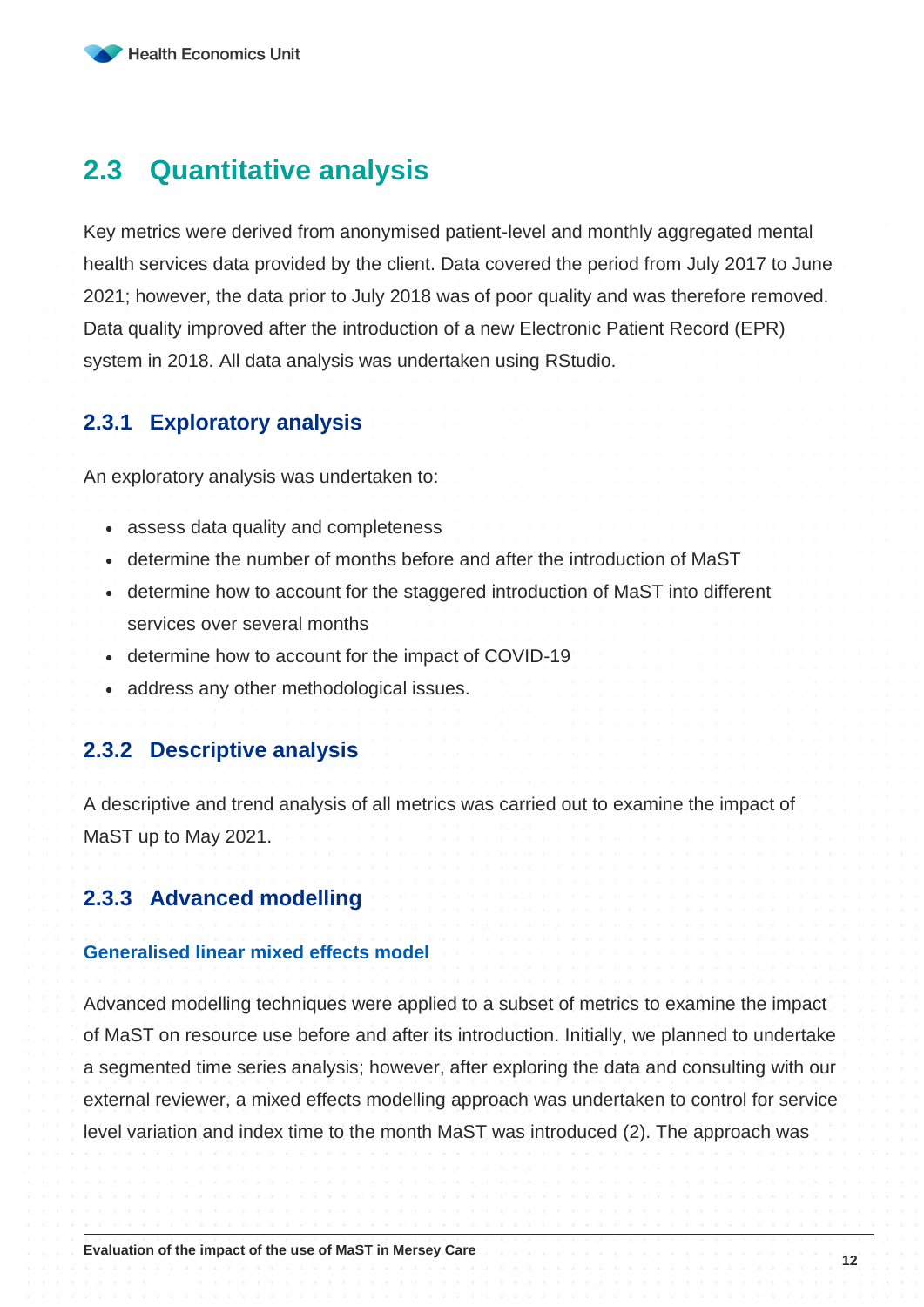

assessed by an external reviewer (Professor Dr Jianhua Wu, Leeds University) and the model was quality assured internally by the Data Science Team.

We used generalised linear mixed effects (GLME) models to examine the impact of MaST on five key metrics: number of CMHT service users, CMHT contact rates per 10,000 service users, mental health crisis rates, community-only mental health crisis rates, and inpatient mental health admission rates.

An iterative approach to model selection was taken, starting with a basic generalised linear model, and then modifying it to include a grouping variable (CMHT service) and different numbers of sine and cosine pairs (also known as Fourier Terms<sup>1</sup>) (3). The anova function in R was used to select the best model (4). All models included:

- a time variable indexed to the month MaST was introduced to account for different rollout times
- a binary variable, where a value of 1 indicated the months when MaST was in use
- a grouping variable to account for random effects of CMHT service-level variation.

Both of the CMHT service models (number of service users and contact rates) also included pairs of sine and cosine functions to account for fluctuations in time. These were not included in the other three models as they did not improve overall performance. Data from March 2020 to May 2021 was excluded from all models as it was not possible to separate the impact of MaST from the impact of lockdowns caused by the COVID-19 pandemic in a robust way.

<sup>1</sup> Fourier terms are pairs of sine and cosine functions which represent a period of time. They were used instead of months to avoid overfitting the model by including too many explanatory variables in the regression models.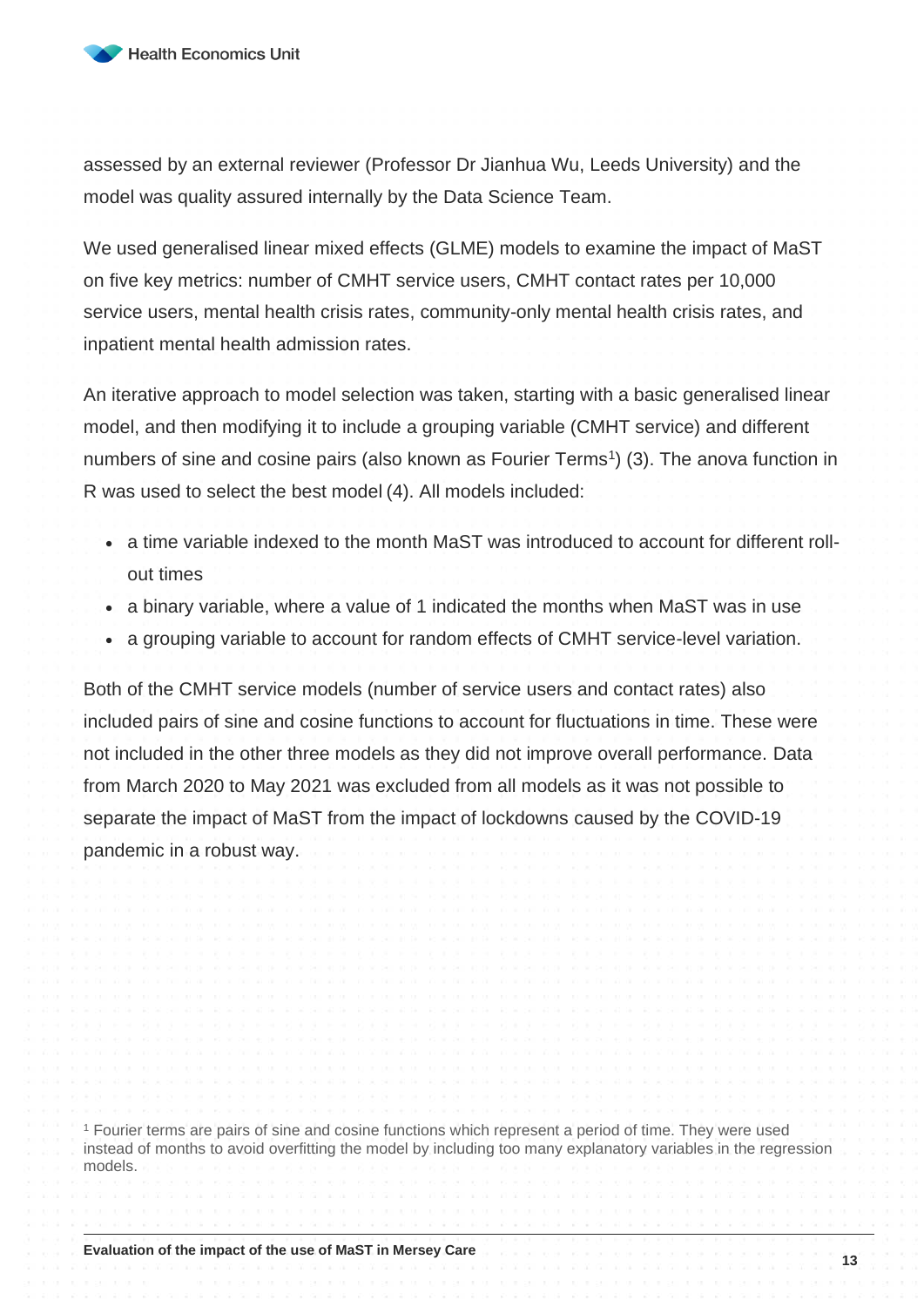## <span id="page-13-0"></span>3 Results

Section [3.1](#page-13-1) provides an overview of the characteristics of CMHT service users. The remaining sections of this chapter present the findings of the analysis of the key metrics (outlined in [Table 1\)](#page-9-3) and the mixed methods modelling. For each metric, we describe the expected impact of MaST alongside the results of our analysis.

### <span id="page-13-1"></span>**3.1 CMHT service users**

In January 2019 there were 9,881 people using CMHT services, compared with 9,290 in January 2021. The reduction is due to fewer admissions which may have been caused by local and national lockdowns during the pandemic. The length of time spent under the care of a CMHT service varied [\(Figure 1\)](#page-13-2). The median length of time spent under the care of a CMHT service was eight months. <sup>2</sup> Of all admissions where the person was discharged on or before 31 May 2021, over half (56%) had a duration of less than one year, and a further 26% had a duration of between one and two years.



<span id="page-13-2"></span>*Figure 1: Box plot<sup>3</sup> showing the duration of time spent under the care of the CMHT service*

<sup>2</sup> The mean duration is 20 months. The difference between the mean and median reflects the high number of outlying values which may have been impacted by discrepancies in the data (e.g. a delay in someone being recorded as discharged from a particular service).

<sup>3</sup> The rectangle represents the median and interguartile range (IQR); extending lines represent the min ( $25<sup>th</sup>$ percentile minus 1\* IQR) and max (75th percentile plus 1\* IQR); dots represent outliers.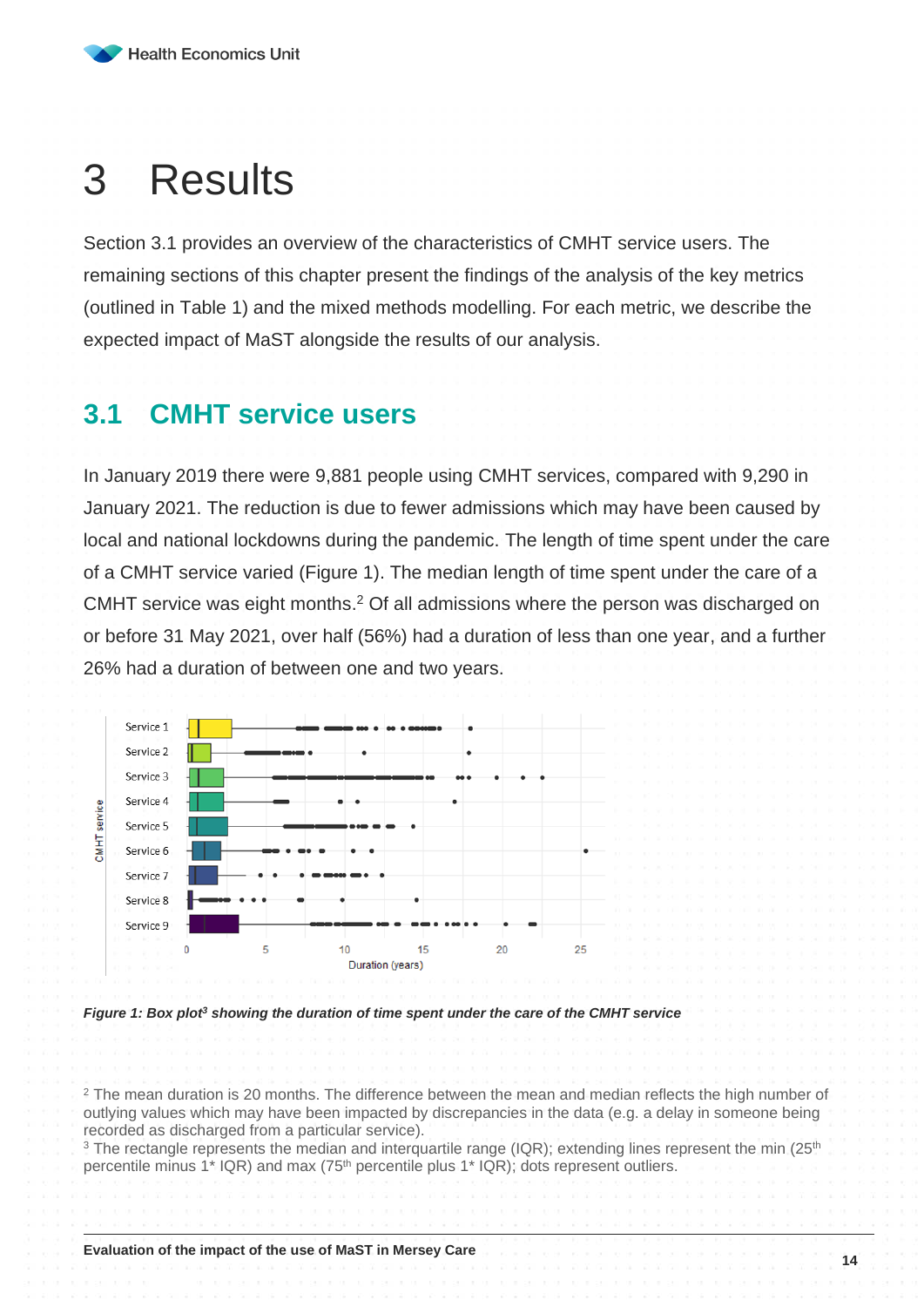Figure 3 shows that the drop was mainly due to declining numbers of older service users (aged 50 or older), whereas the number of service users in the youngest age group (20–34 years) was constant until it increased around the time of the lifting of restrictions after the first national lockdown.

Service use varies by age, gender and ethnicity. Among people aged under 35, there were more female users than male, whereas the reverse was true among people aged 50 or older. The majority of service users are White, which is reflective of the local population (1). Figure 4 shows that the ratio of men to women among White service users changed over time, with more women than men currently using the service. For all other ethnic groups (apart from 'Unknown'), men accounted for a higher proportion of service users.







*Figure 3: Number of CMHT service users by age and gender*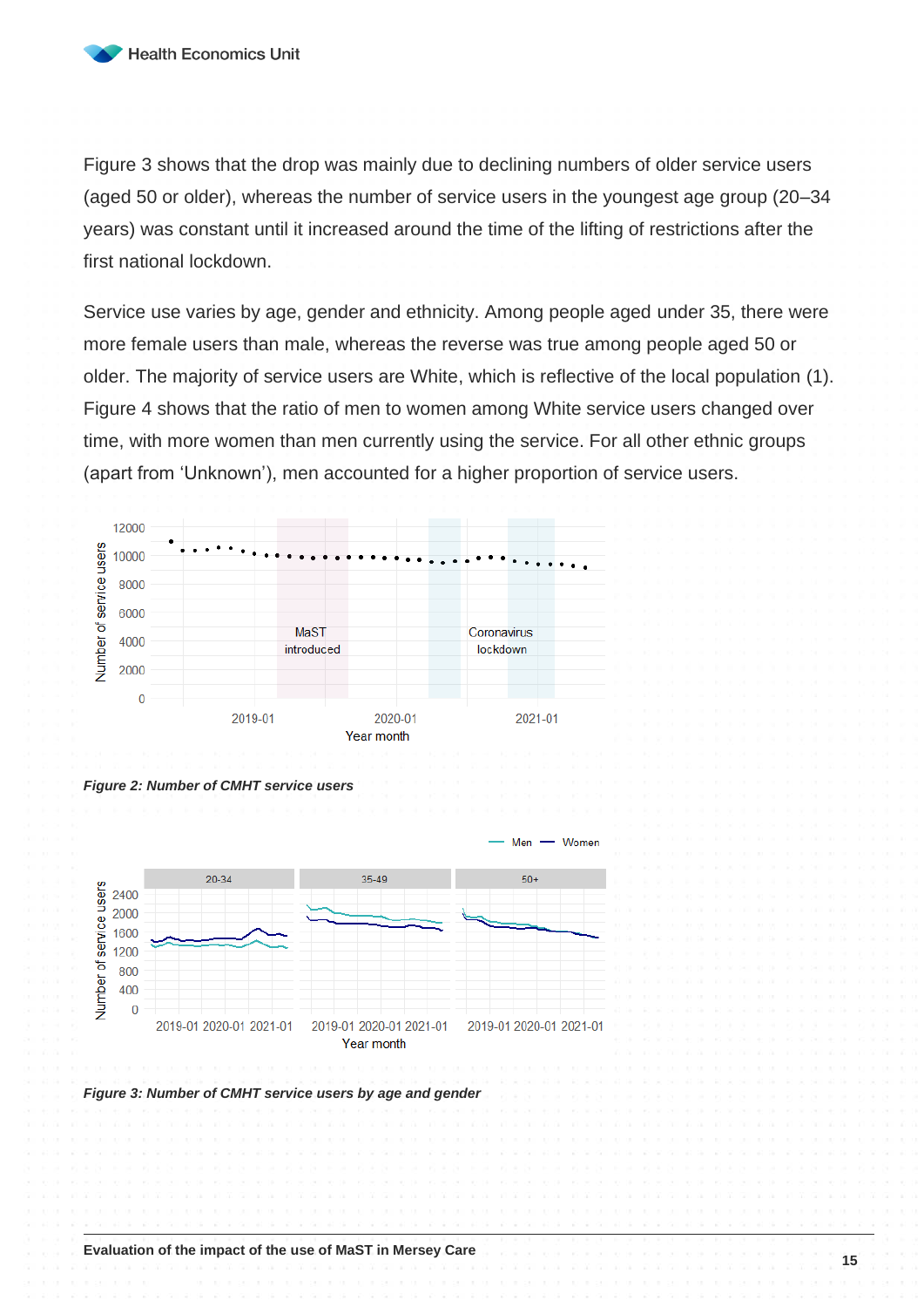



**Evaluation of the impact of the use of MaST in Mersey Care**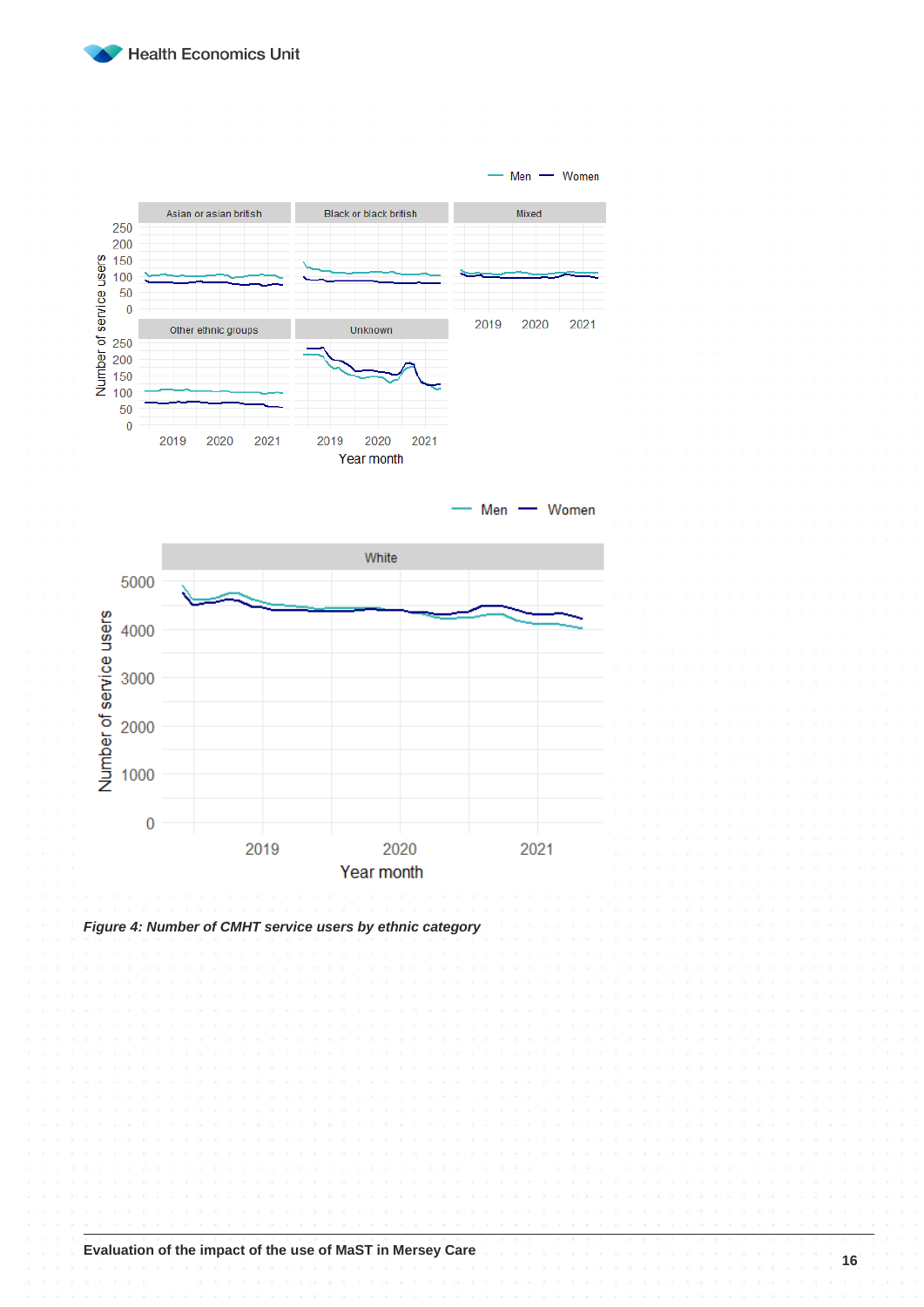## <span id="page-16-0"></span>**3.2 CMHT discharge and readmission rates**

#### <span id="page-16-1"></span>**3.2.1 Expected benefit**

It was expected that MaST would improve service user flow, identify service users for appropriate discharge, and reduce caseload sizes overall. Research indicates that appropriate discharge can impact readmissions (5), and therefore it was expected that MaST would lead to a reduction in readmissions.

#### <span id="page-16-2"></span>**3.2.2 Results**

[Figure 5](#page-16-3) shows that the trends in discharge rates and readmission rates per 1,000 service users remained stable during and immediately after the introduction of MaST. Unfortunately, it is difficult to establish a trend pre-MaST due to a spike in rates caused by data cleansing (after moving to a new data capture system).

Both discharge and readmission rates remained broadly consistent with flow being maintained throughout the pandemic, apart from higher discharge rates after lockdown periods ended.



<span id="page-16-3"></span>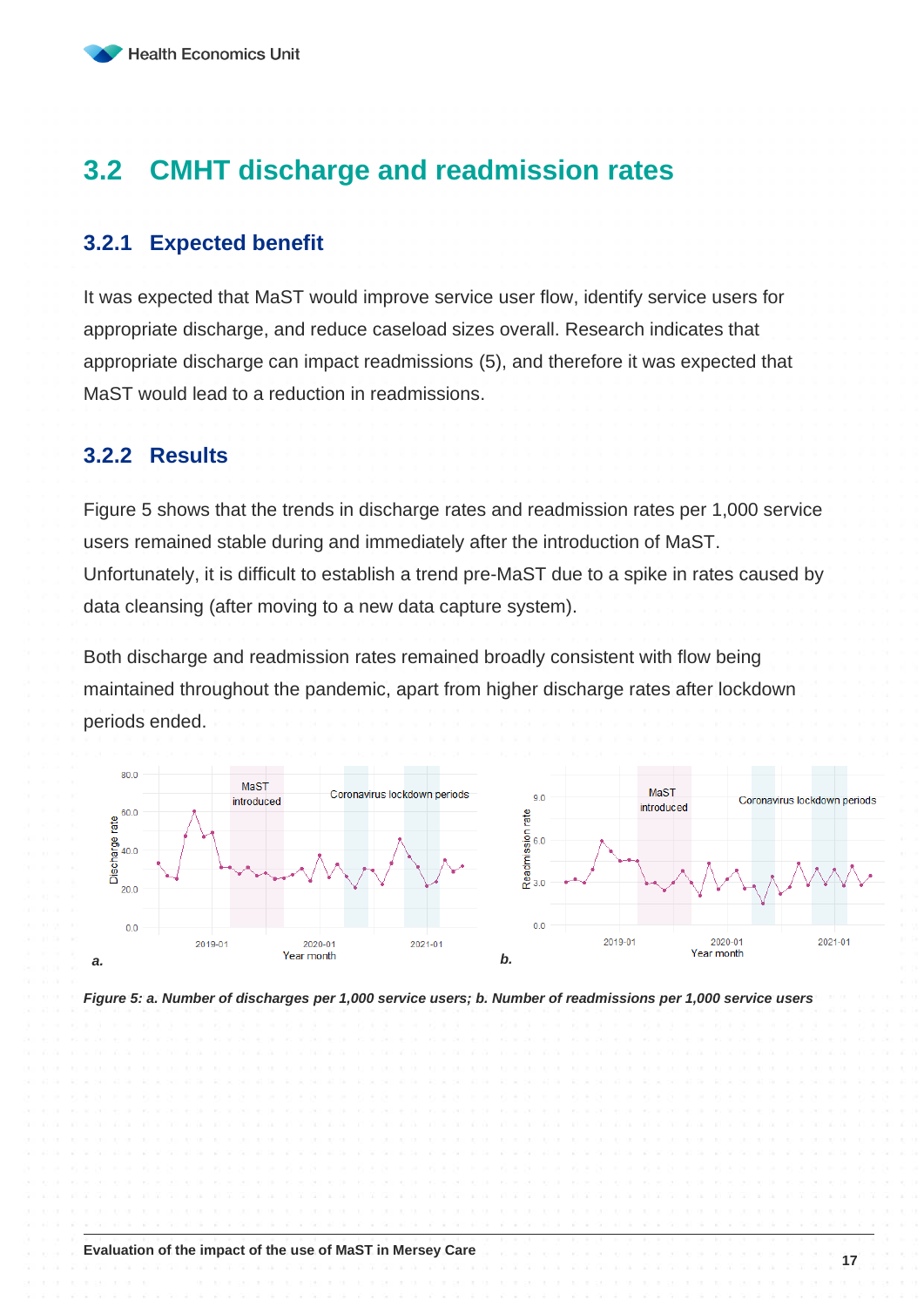## <span id="page-17-0"></span>**3.3 Improved management of mental health crisis in the community**

#### <span id="page-17-1"></span>**3.3.1 Expected benefit**

The proactive management of people can reduce mental health crisis (6). MaST can enable proactive management of service users, and it was hoped that its use would lead to:

- more people being managed by the CMHT without escalation
- an increase in the number of crises managed by the CRHT team
- a reduction in mental health crises.

To examine changes in mental health crisis rates in community and inpatient settings, we compared mental health crisis activity of people who were under the care of a MaST CMHT service while experiencing a crisis versus those who were not.

#### <span id="page-17-2"></span>**3.3.2 Results**

[Figure 6](#page-18-1) shows that mental health crisis rates began to decline during the introduction period and continued to decline thereafter (with some spikes aligned with COVID-19 lockdown periods), indicating that MaST use may be associated with fewer mental healthrelated crisis admissions. Further, the difference was more pronounced among those who were in the MaST group compared with those who were not. It is important to note that we have not controlled for other factors (such as individual characteristics), and the shift in activity was also influenced by the new CRHT pathway.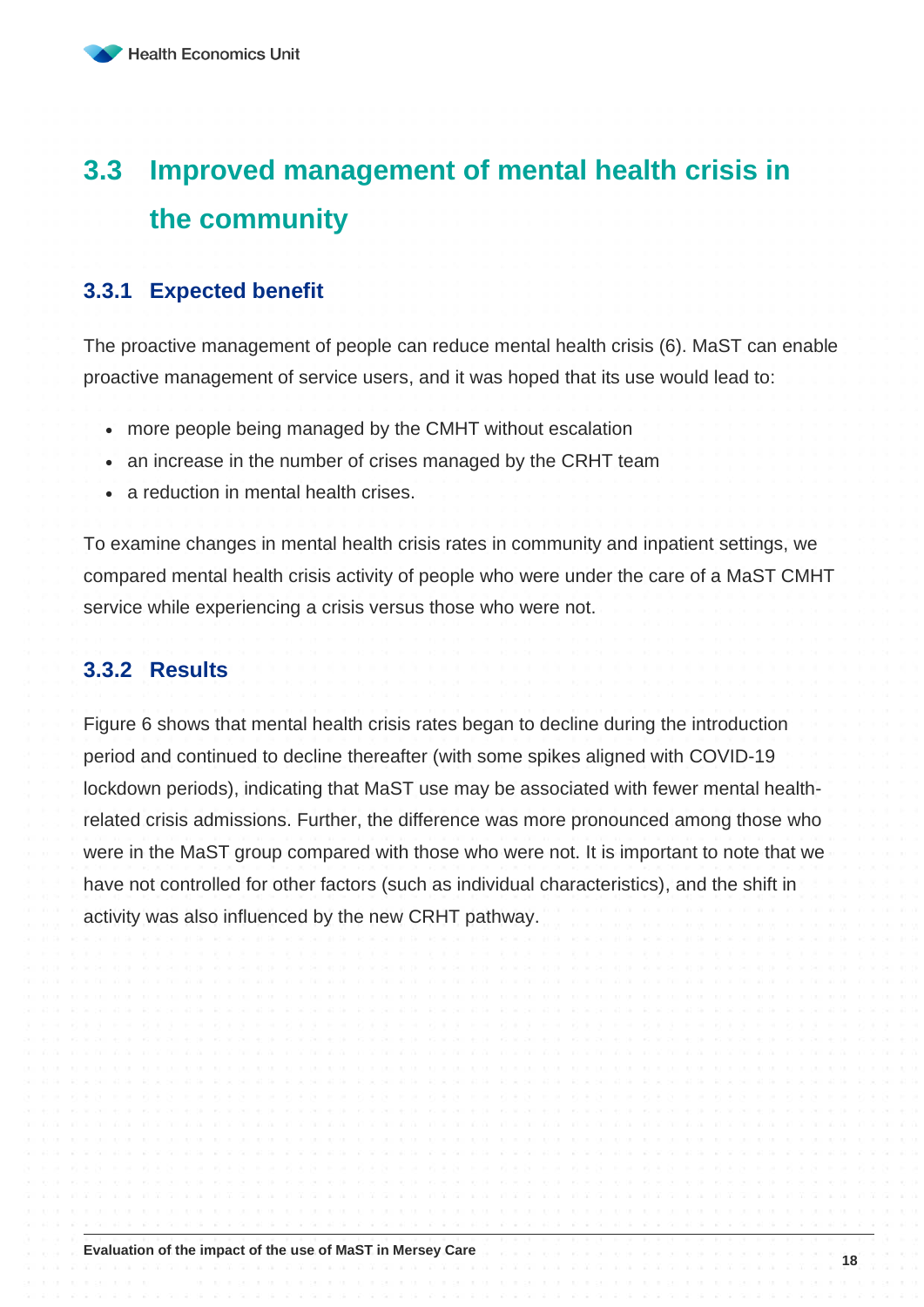

<span id="page-18-3"></span><span id="page-18-2"></span>

<span id="page-18-1"></span>*Figure 6: Mental health crisis rates, community crisis only rates and inpatient admission rates per 10,000 service users a. under care of the CMHT service using MaST at the time of crisis[4](#page-18-2) and b. not under the care of CMHT service using MaST at the time of crisi[s](#page-18-3)<sup>5</sup> .*

## <span id="page-18-0"></span>**3.4 Resource use and cost saving**

Change in mental health crisis activit[y](#page-18-4)

[Table 2](#page-18-4) shows the number and duration of mental health crisis episodes among people under the care of a CMHT service during the six months before and after MaST was introduced.

<span id="page-18-4"></span>There was a reduction in the duration of mental health crises and length of stay in an inpatient setting following a mental health crisis. In addition, the share of median days in hospital versus in the community reversed, with seven days in ten being managed in the community (compared with three before MaST was introduced).

4 Includes anyone recorded in the data who had a crisis while under the care of, or within 90 days of discharge from, a MaST CMHT service.

5 Includes anyone recorded in the data who had a crisis while they were not under the care of a MaST CMHT service for more than 90 days.

**Evaluation of the impact of the use of MaST in Mersey Care**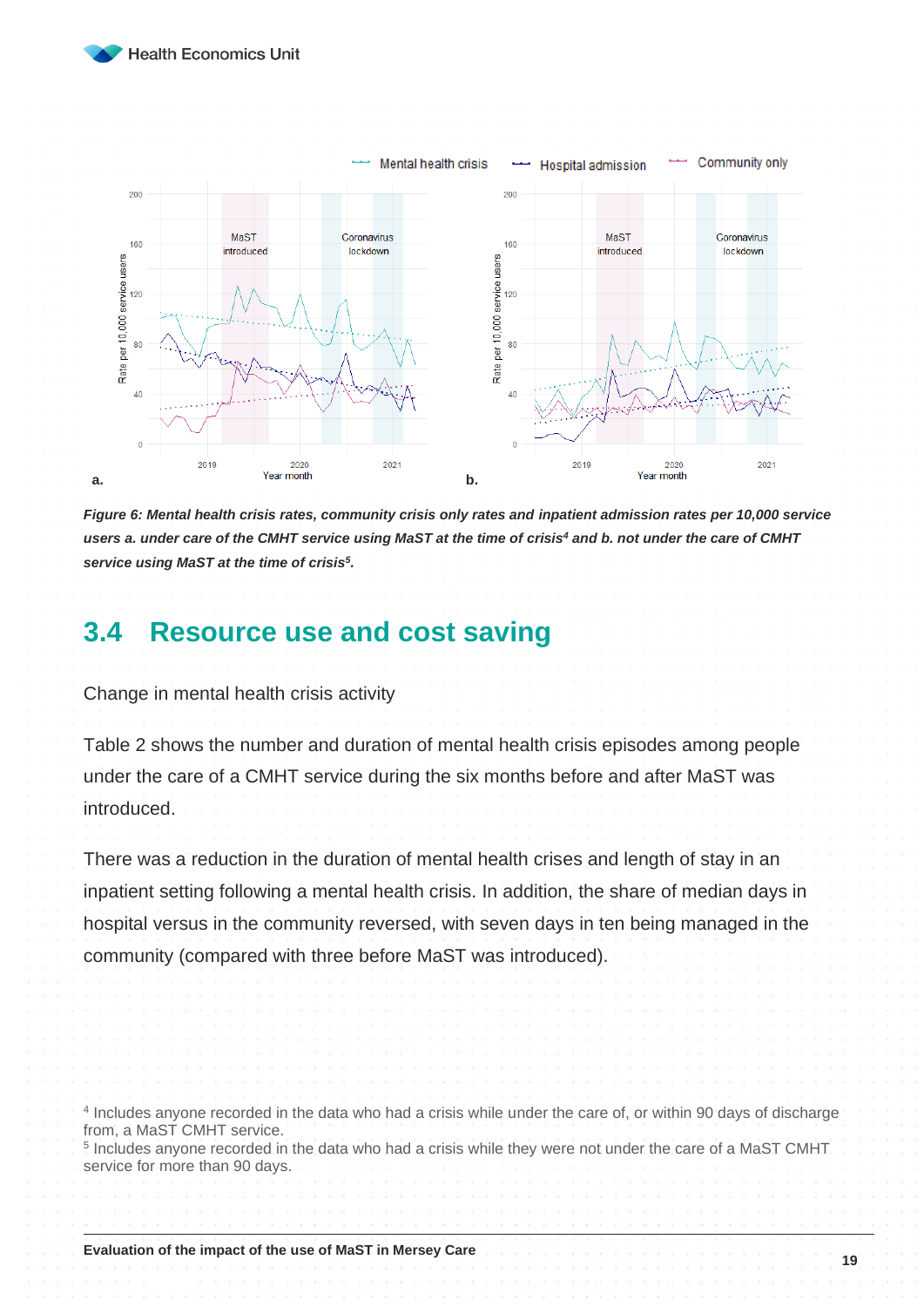|                             | <b>Mental health crisis</b><br>duration |        | <b>Hospital</b><br>admission |              | <b>Managed by CRHT</b><br>team |              |
|-----------------------------|-----------------------------------------|--------|------------------------------|--------------|--------------------------------|--------------|
|                             | <b>Before</b><br><b>After</b>           |        | <b>Before</b>                | <b>After</b> | <b>Before</b>                  | <b>After</b> |
| <b>Number of</b><br>crises* | 566                                     | 493    | 371                          | 261          | 390                            | 449          |
| <b>Number of days</b>       |                                         |        |                              |              |                                |              |
| <b>Total</b>                | 20,550                                  | 18,024 | 15,376                       | 11,588       | 5,174                          | 6,436        |
| <b>Mean</b>                 | 36.3                                    | 36.6   | 27.2                         | 23.5         | 9.1                            | 13.1         |
| <b>Median</b>               | 24.0                                    | 27.0   | 11.0                         | 4.0          | 3.0                            | 8.0          |

*Table 2: Mental health crises: total, mean and median number of days before and after the introduction of MaST*

**\*Data includes mental health crisis episodes in the six months before and after MaST was introduced with a duration of less than six months.**

#### <span id="page-19-0"></span>**3.4.1 Cost difference**

The shift in activity from inpatient to community is estimated to have resulted in efficiency saving of £1.7 million in the six-month period after MaST was introduced. This is based on the assumption that a person has on average one contact per day with a consultant-led CHRT team while experiencing a mental health crisis in the community.

Information on PLICS Mental Health Provider Spell day was used as a proxy for inpatient bed days (£524), and PLICS Mental Health Care Contacts was used a proxy for the number of days under the care of the CHRT team. The average cost of a mental health care contact is £210 (7). [Figure 7](#page-20-1) and [Table 3](#page-20-2) present the estimated difference after varying the average number of contacts, and detailed breakdown can be found in A3.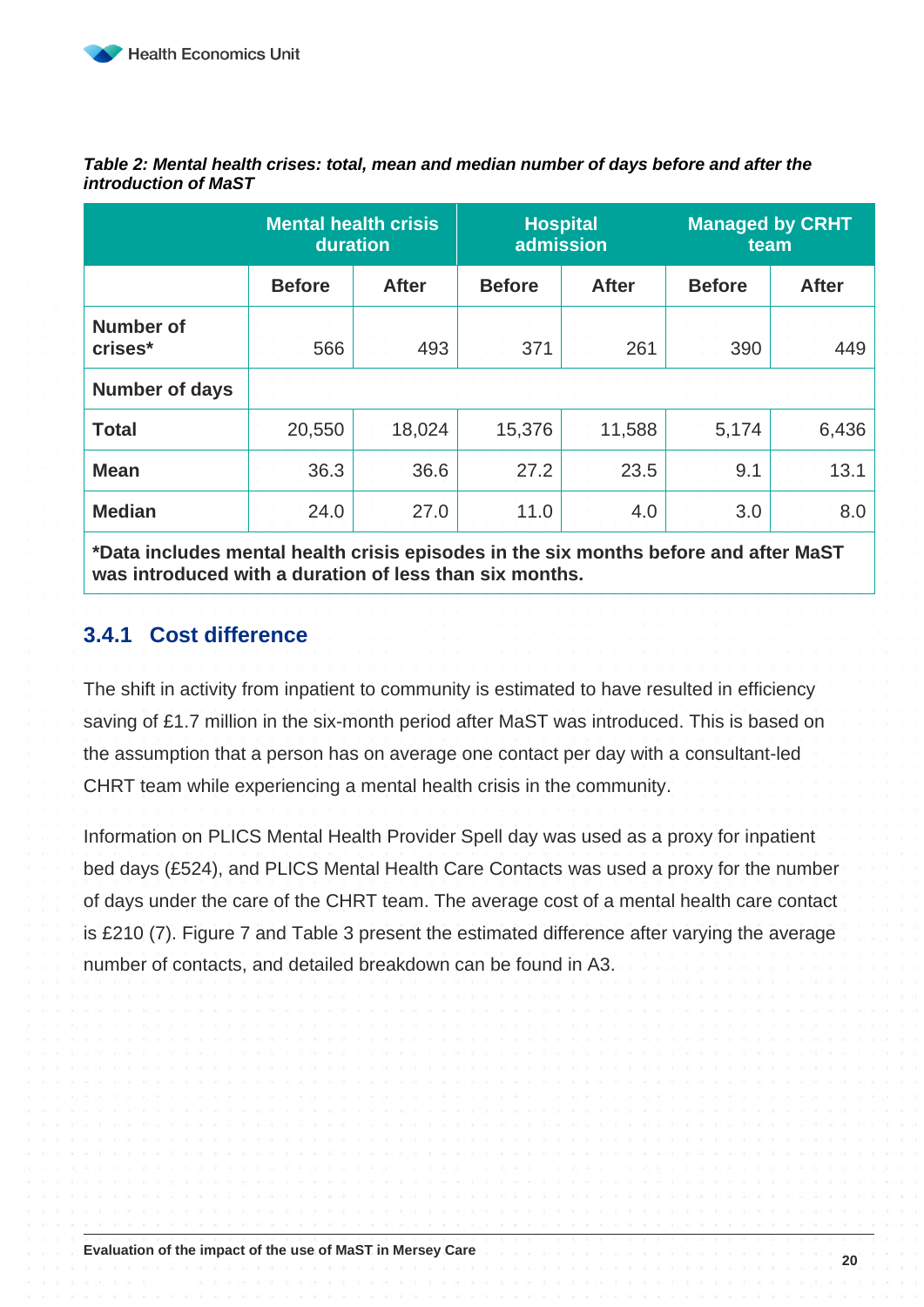



#### <span id="page-20-1"></span>*Figure 7: Scenario analysis of estimated cost of crisis activity in the six months before and after MaST was introduced*

|            | <b>No. of contacts</b> |                |                  |                   |
|------------|------------------------|----------------|------------------|-------------------|
|            | per day                | <b>Before</b>  | <b>After</b>     | <b>Difference</b> |
|            |                        | Total cost (£) | Total cost $(E)$ | Total cost (£)    |
| Scenario 1 |                        | 9,143,564      | 7,423,672        | $-1,719,892$      |
| Scenario 2 |                        | 10,230,104     | 8,775,232        | $-1,454,872$      |
| Scenario 3 | З                      | 11,316,644     | 10,126,792       | $-1,189,852$      |
| Scenario 4 |                        | 12,403,184     | 11,478,352       | $-924,832$        |

<span id="page-20-2"></span>*Table 3: Total cost (£) - hospital admissions plus CHRT crisis days*

#### <span id="page-20-0"></span>**3.4.2 Generalised linear regression modelling**

The findings of the mixed effects modelling show contrasting results (see [Table 4\)](#page-21-0) due to several limitations of the analysis; this has made it challenging to determine the direct impact of MaST on the outcomes of interest. First, high-quality pre-intervention data was only available for a short time frame. Second, post-intervention-period data from March 2020 to May 2021 was excluded from all models as it was not possible to robustly separate the impact of MaST on resource use from the impact caused by local and national lockdowns. Third, there were a small number of service users and/or mental health crisis rates in some services.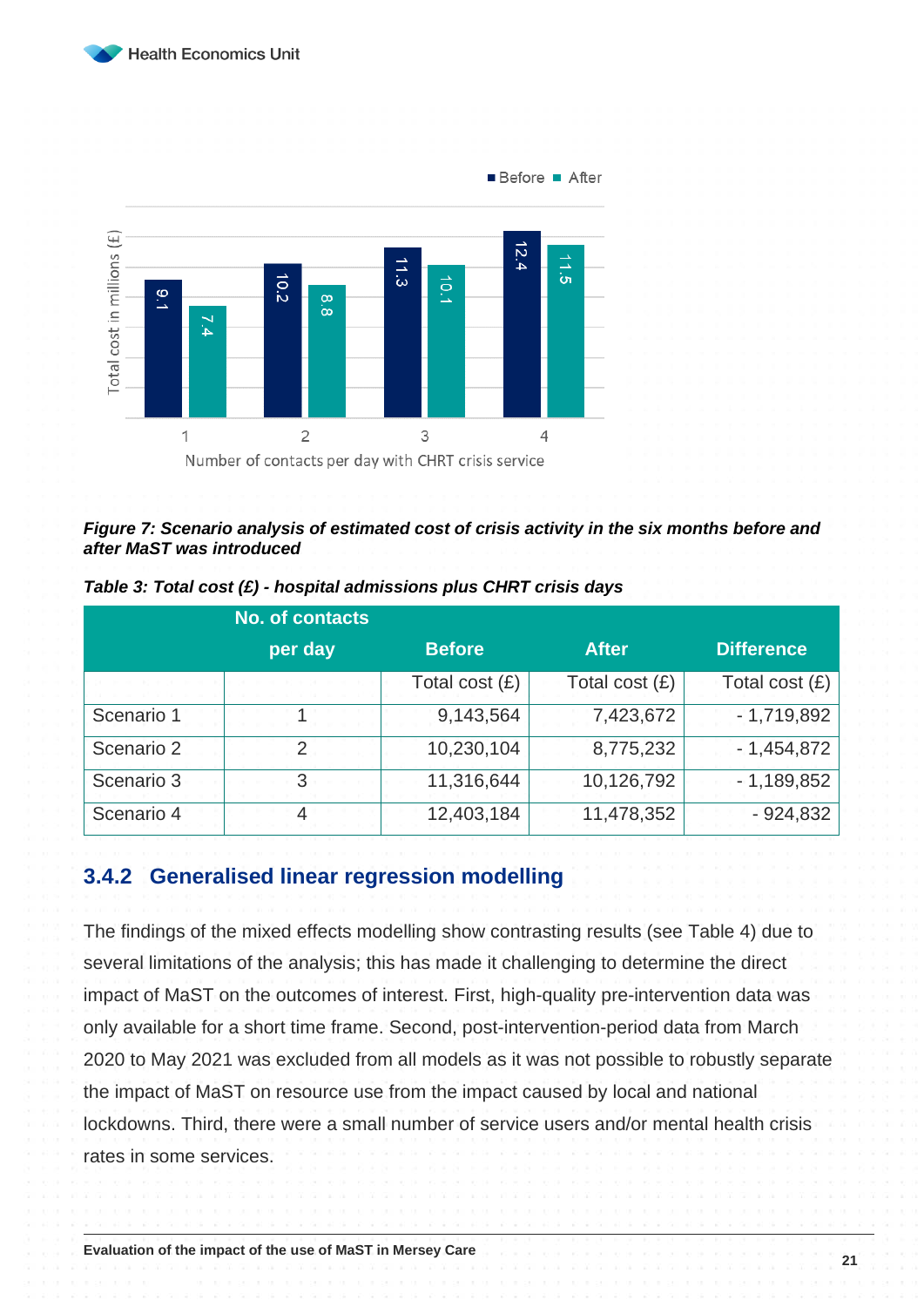

#### **GLME model results**

Summary results can be found in the table below, and further details are included in the remainder of this section.

#### <span id="page-21-0"></span>*Table 4: Results of generalised linear mixed effect regression modelling: trend before and after the introduction of MaST*

| <b>Outcomes</b>                                                         | <b>Monthly trend before MaST</b><br><b>introduced</b> |         | <b>Monthly trend after MaST</b><br><b>introduced</b> |         |  |
|-------------------------------------------------------------------------|-------------------------------------------------------|---------|------------------------------------------------------|---------|--|
|                                                                         | <b>RR (95% CI)</b>                                    | p-value | <b>RR</b> per month<br>(95% CI)                      | p-value |  |
| <b>CMHT</b> service                                                     |                                                       |         |                                                      |         |  |
| Number of service users                                                 | 1.00(1.00, 1.00)                                      | < 0.001 | 1.00(1.00, 1.00)                                     | 0.400   |  |
| Contacts per 10,000 service<br>users                                    | 1.02 (1.02, 1.02)                                     | < 0.001 | 0.99(0.98, 0.99)                                     | < 0.001 |  |
| <b>Mental health crisis</b>                                             |                                                       |         |                                                      |         |  |
| Mental health crisis rate per<br>10,000 service users                   | 1.01(1.00, 1.03)                                      | 0.094   | 0.99(0.97, 1.02)                                     | 0.600   |  |
| Community-only mental<br>health crisis rate per 10,000<br>service users | 1.13(1.10, 1.17)                                      | < 0.001 | 0.91(0.87, 0.96)                                     | < 0.001 |  |
| <b>Mental health crisis</b><br>admission rates                          | 0.97(0.95, 0.99)                                      | < 0.001 | 1.01(0.98, 1.05)                                     | 0.400   |  |

#### **CMHT service**

After controlling for the effect of individual services and indexing time to the month MaST was introduced, there was no difference in the change in trend between the number of service users before and after MaST was introduced. In terms of contacts per 10,000 service users, it is estimated that the rate increased by 2% per month before MaST, whereas it decreased by 1% per month after MaST was introduced. Both trends were statistically significant.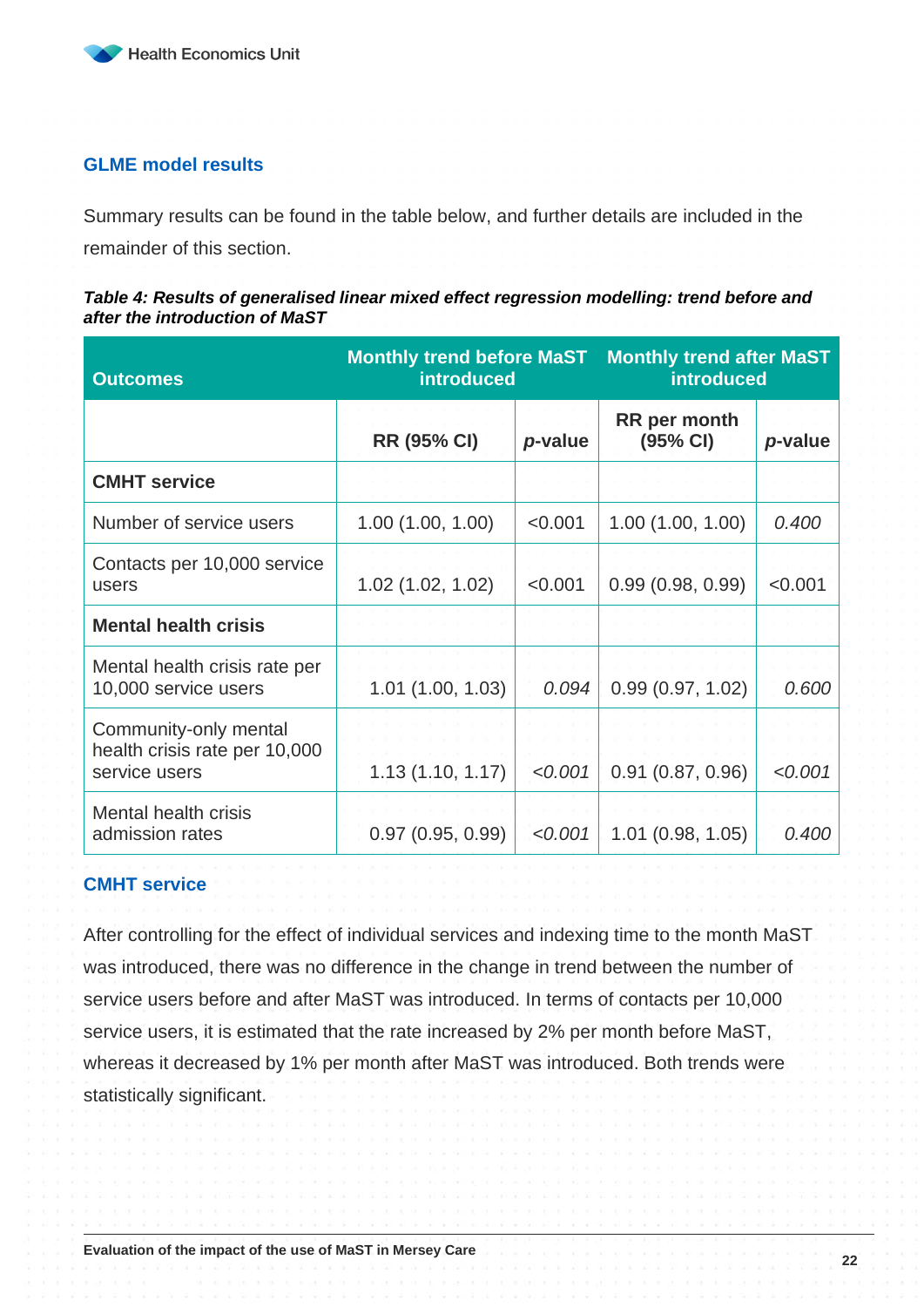#### **Mental health crisis**

The model estimated a modest change in mental health crisis rates before and after MaST was introduced, however this result was not statistically significant. Looking at the actual change over time, there was an overall reduction in mental health crisis activity (see section [3.2\)](#page-16-0).

Modelling indicates that community-only crisis rates were increasing (14% per month) before the introduction of MaST but decreased (9% per month) in the six months after. Conversely, inpatient mental health crisis rates were falling before the introduction of MaST (estimated decrease of 3% per month; p-value <0.00). After MaST, the rate was estimated to increase by 1% per month; however, this result was not statistically significant.

It important to note that changes in community-only and inpatient crisis rates coincided with the establishment of the CRHT team in 2019 (see [Figure 6\)](#page-18-1).

### <span id="page-22-0"></span>**3.5 Quality and safety performance indicators**

The metrics summarised in this section comprise key performance indicators used to measure the quality and safety performance of CMHT services.

#### <span id="page-22-1"></span>**3.5.1 Care Programme Approach (CPA) review**

#### **Expected benefit**

It was expected that MaST would increase the percentage of service users receiving a CPA review within 12 months, as the system identifies service users who are due a review.

#### **Results**

The proportion of people on CPA who received a CPA review within 12 months fell over time. This may have been due to a reduction in face-to-face contacts and redeployment of staff. Or, alternatively, staff could have prioritised care plan reviews over CPA reviews for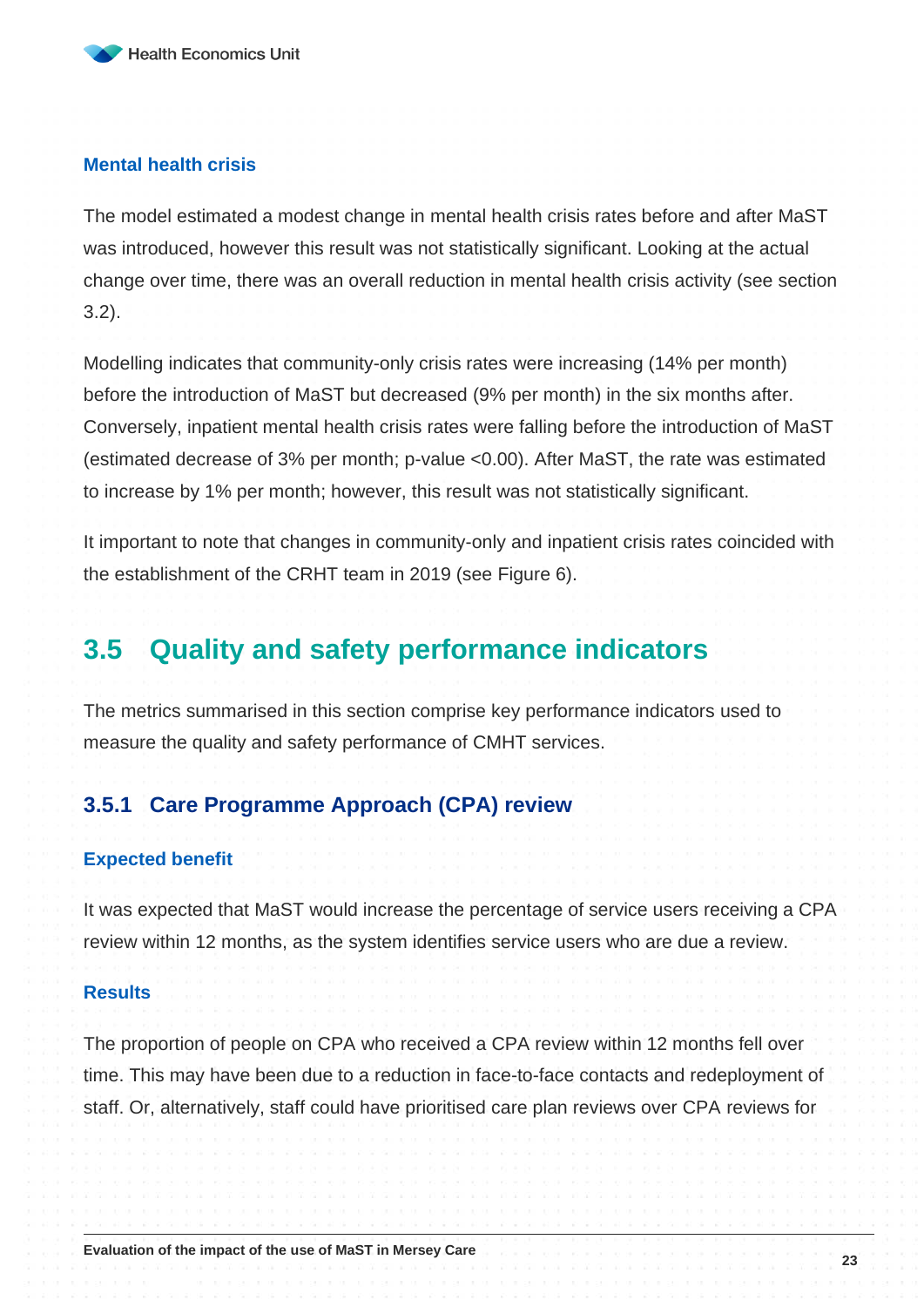

some service users. The percentage of service users receiving a CPA review in May 2021 (43%) was double that of what it was in January 2020 (18%).





*Figure 8: Percentage of service users on CPA who received a CPA review within 12 months*

#### <span id="page-23-0"></span>**3.5.2 Risk assessment**

#### **Expected benefit**

It was expected that the percentage of service users having risk assessments would increase, as MaST can alert staff to users who have not had a risk assessment within 12 months.

#### **Results**

Overall, the trend remained constant during and after the introduction of MaST, and throughout the pandemic; however, there was a drop over time among people on CPA. In the absence of data from other services where MaST has not been in use, we are unable to determine whether the slowdown was due to the outbreak of coronavirus.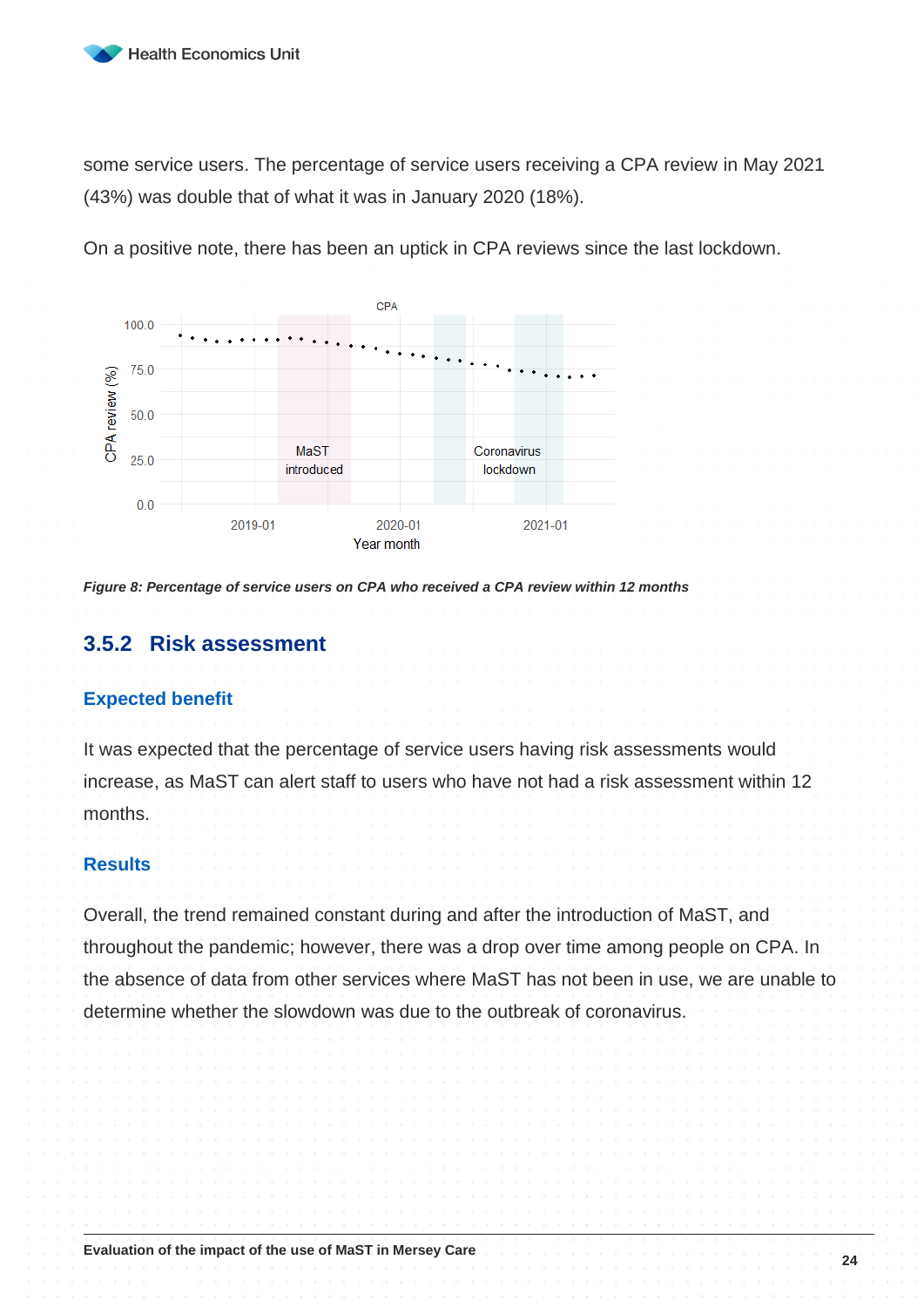



*Figure 9: a. Percentage of service users who received a risk assessment within 12 months; b. Percentage of service users who received a risk assessment within 12 months by CPA status*

#### <span id="page-24-0"></span>**3.5.3 Direct care contacts**

#### **Expected benefit**

Direct care contacts were initiated after the outbreak of the pandemic as a means to ensure that appropriate contact was maintained with service users, especially those experiencing additional vulnerabilities.

It was expected that the percentage of service users contacted within an appropriate time frame would increase after new functionality was added to MaST in May and October 2020. 'Appropriate contact' is defined as contact within four weeks for vulnerable service users, eight weeks for service users on CPA, and 20 weeks for service users who were not on CPA.

#### *Results*

Figure 10 shows that there was an improvement in the proportion of service users being contacted within an appropriate time frame after new functionality was added to MaST.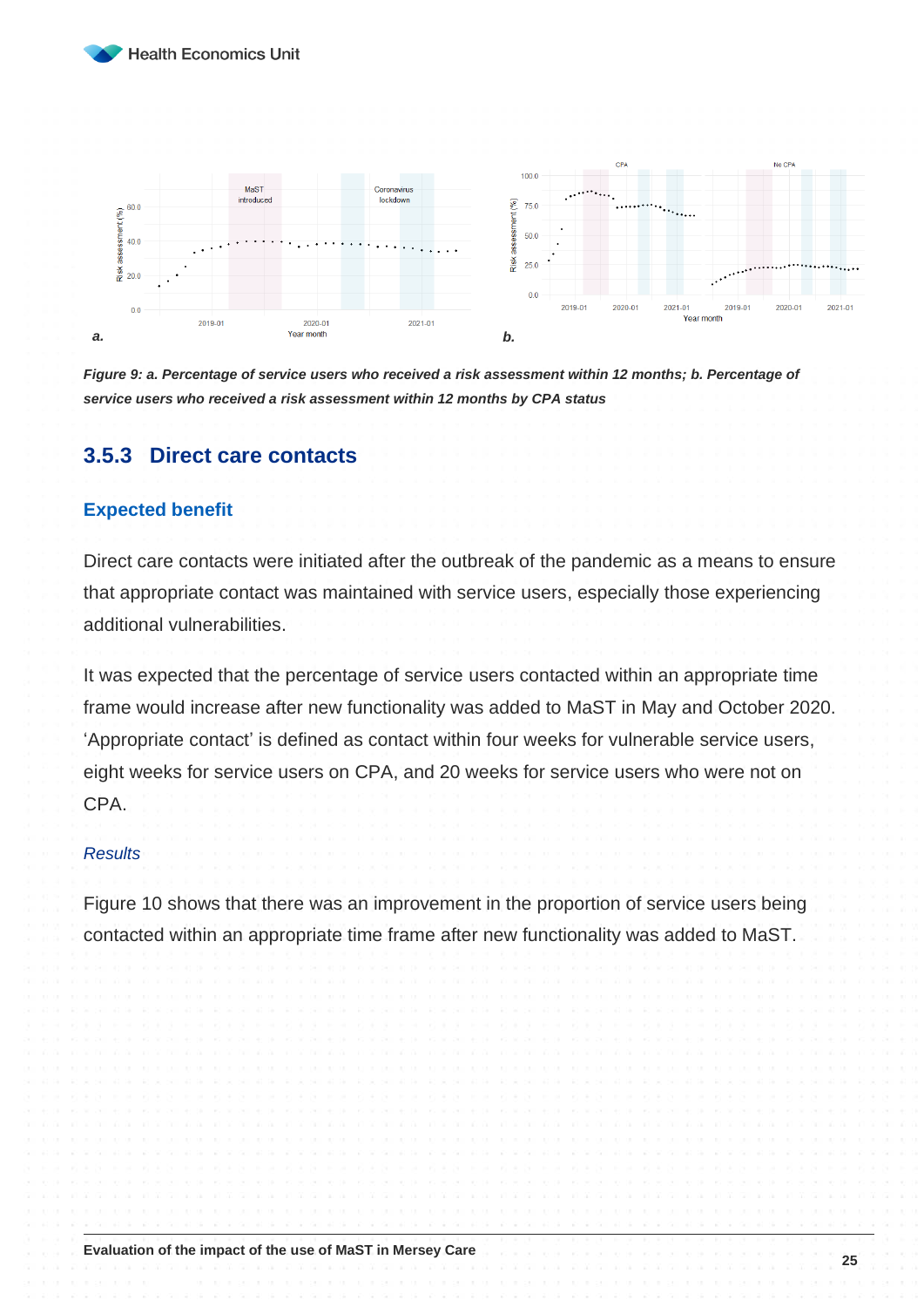



*\* Vertical line indicates the date functionality was added to MaST to identify service users who had not been contacted within 4 weeks (4 May 2020) and 8 or 20 weeks (26 October 2020)*

*Figure 10: a. Percentage of service users who were not contacted within an appropriate time frame (CPA 8 weeks; no CPA 20 weeks); b. Percentage of service users who were not contacted within 4, 8, 12 or 20*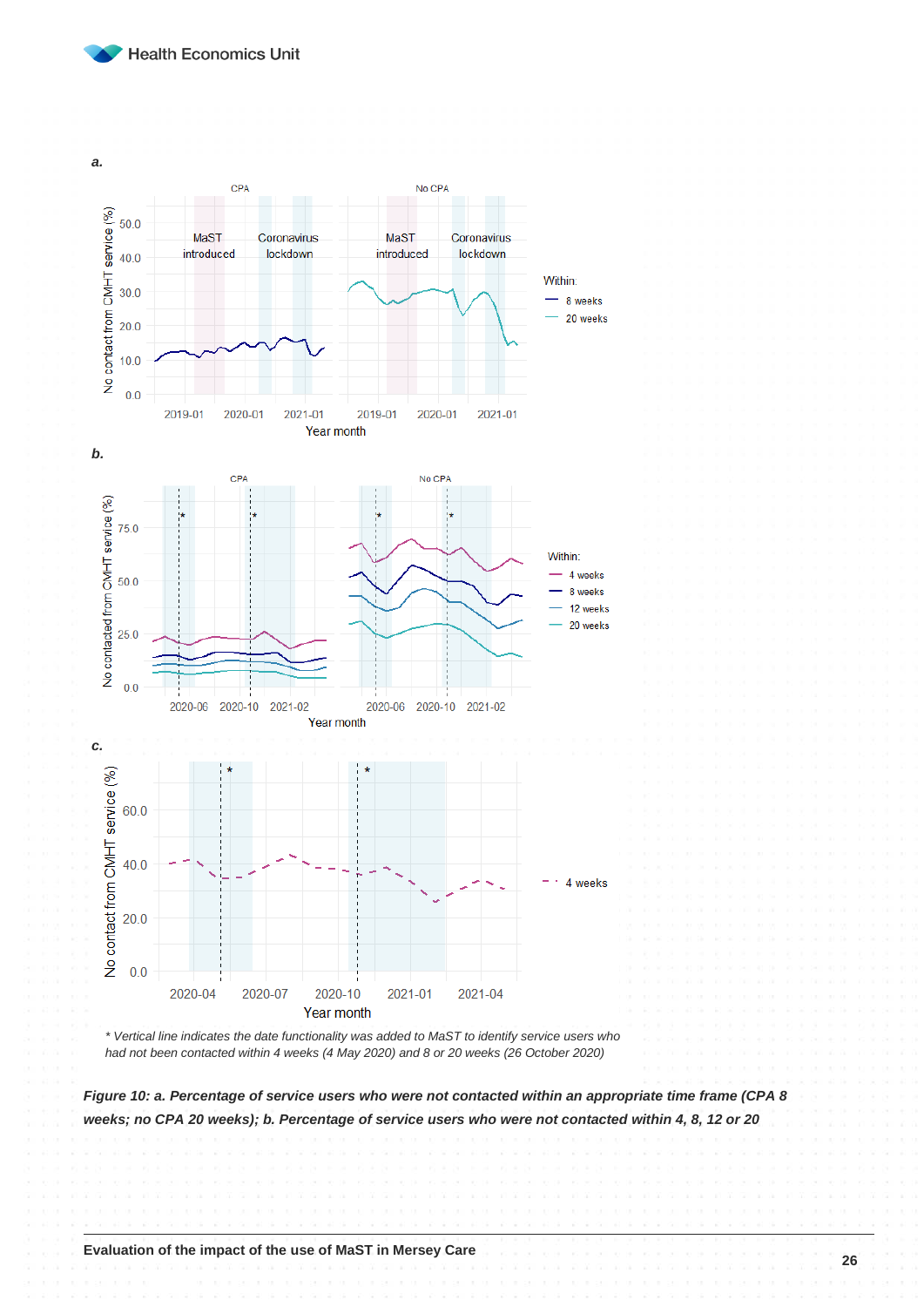

*weeks since the COVID-19 pandemic only; c. Percentage of vulnerable service users who were not contacted within 4 weeks*

#### <span id="page-26-0"></span>**3.5.4 Physical health check of people experiencing psychosis**

#### **Expected benefit**

Physical health checks should be provided every 12 months to people experiencing psychosis, and it was expected that MaST would help to identify service users who were due a health check.

#### **Results**

Figure 11 shows that the percentage increased after MaST was introduced (22% in March 2020 compared with 17% in March 2019). However, progress slowed during the pandemic, which may be due to these assessments typically being carried out in person. In the absence of data from other services where MaST has not been in use, we are unable to determine whether the slowdown was due to the outbreak of coronavirus.



*Figure 11: a. Percentage of people experiencing psychosis who received a physical health check within 12 months; b. Percentage of people experiencing psychosis who received a physical health check within 12 months by CPA status*

#### <span id="page-26-1"></span>**3.5.5 48-hour and seven-day follow up**

#### **Expected benefit**

Service users transitioning out of hospital have a high risk of relapse; they benefit from prompt follow-up after discharge from an inpatient setting. It was expected that the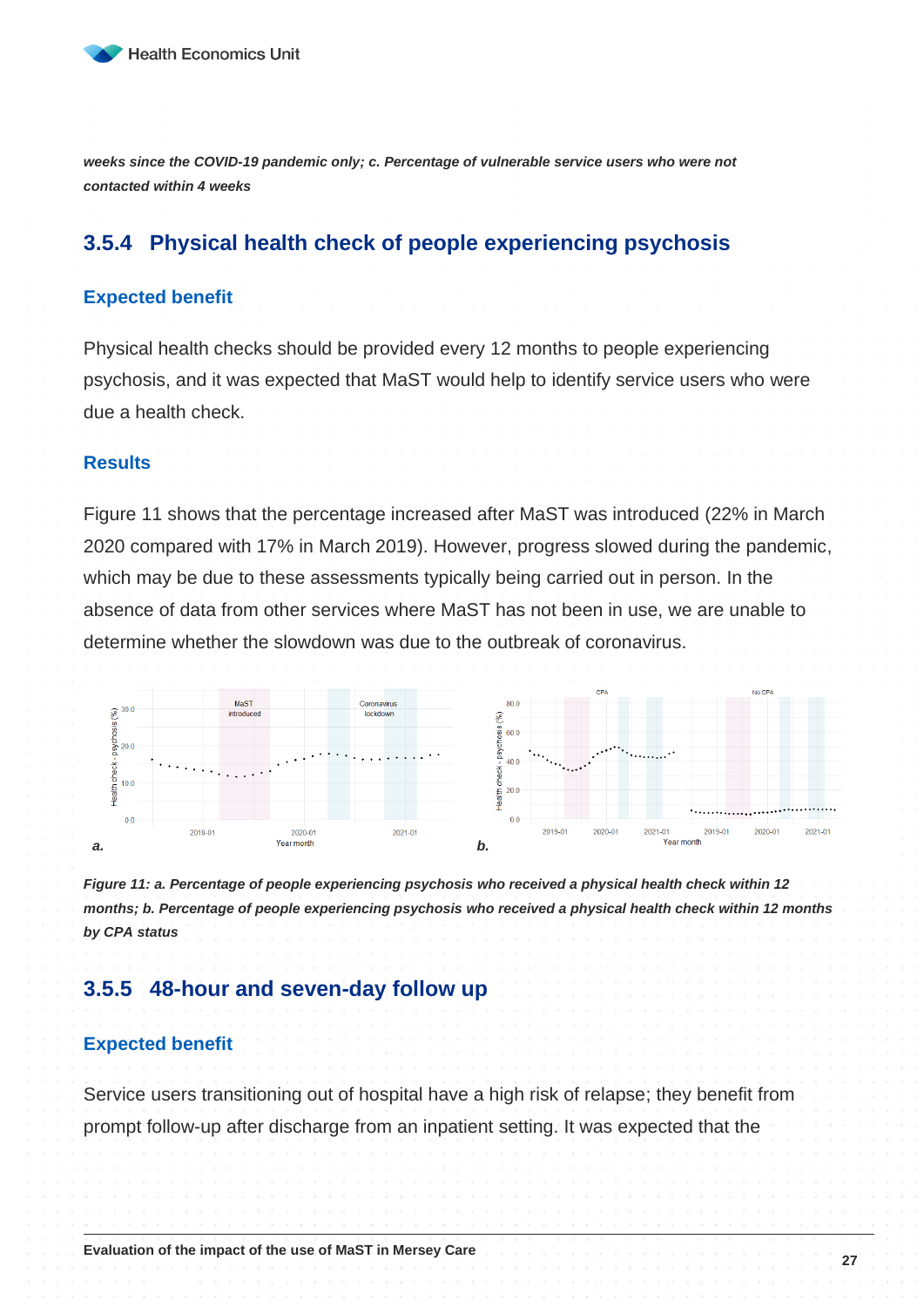

percentage of service users followed up within 48 hours and seven days of discharge would improve due to MaST.

#### **Results**

Figure 12 shows that the 48-hour trend had been increasing before the introduction of MaST and continued to increase thereafter. In May 2021 almost all service users admitted were followed up within 48 hours of discharge (94% in May 2021 compared with 64% in July 2018). This was coupled with consistently high percentages of people followed up within seven days, which may be attributable to MaST as it improves both access to data and the speed at which staff can identify the right people and stay on top of their workload.



*Figure 12: Percentage of service users followed up within 48 hours or seven days after discharge from an inpatient setting*

**Evaluation of the impact of the use of MaST in Mersey Care**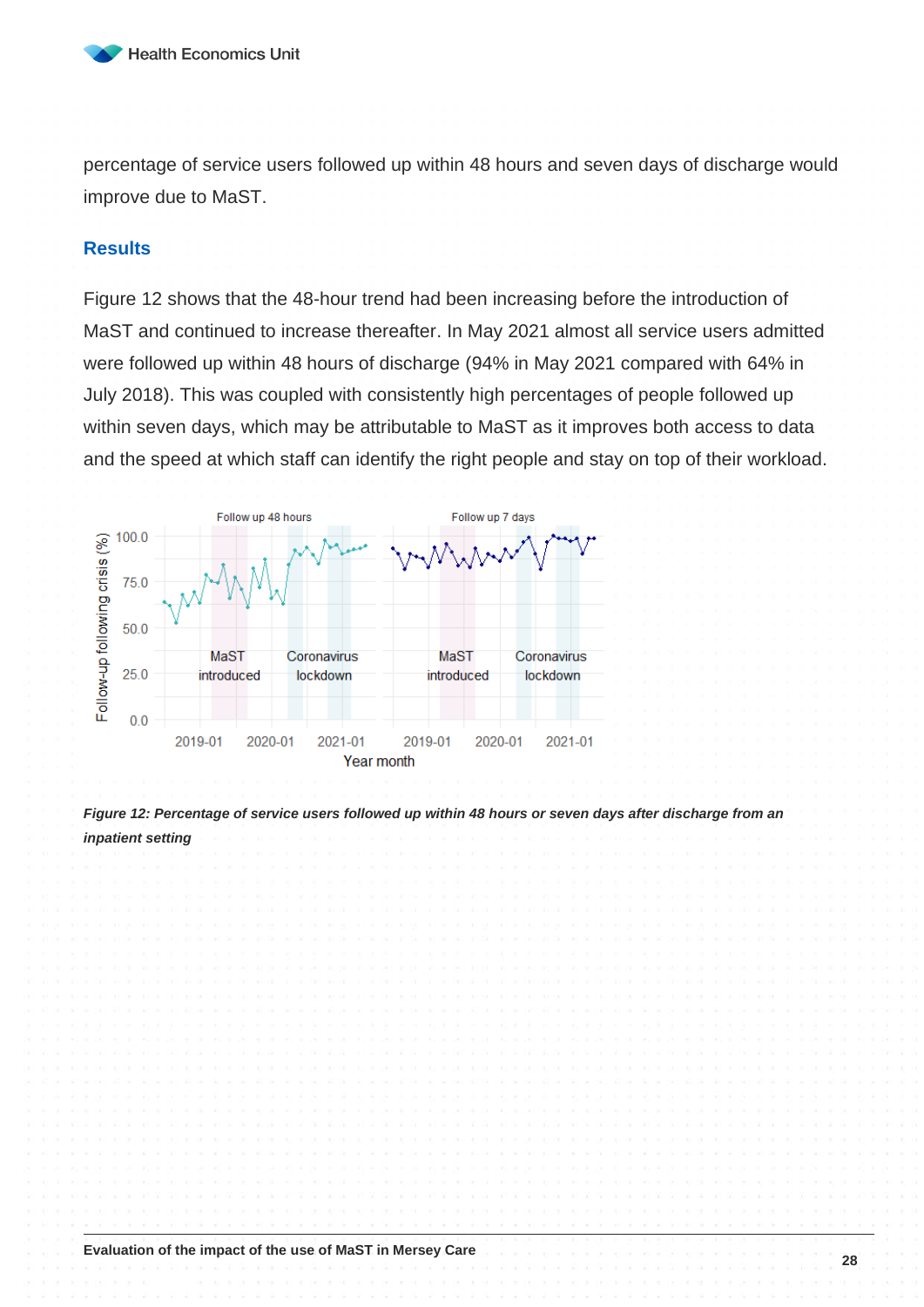

## <span id="page-28-0"></span>References

- 1. Liverpool City Council. Demographics headline indicators. Key statistics and data. 2021.
- 2. Stroup WW. Generalized Linear Mixed Models Modern Concepts, Methods and Applications. 2012.
- 3. Pollock DS. Lectures in time-series analysis and forecasting. 1993.
- 4. DataCamp. RDocumentation Anova: Anova Tables for Various Statistical Models [Internet]. 2021 [cited 2021 Jul 27]. Available from: https://www.rdocumentation.org/packages/car/versions/3.0-11/topics/Anova
- 5. Tyler N, Wright N, Waring J. Interventions to improve discharge from acute adult mental health inpatient care to the community: systematic review and narrative synthesis. BMC Health Serv Res. 2019 Dec 25;19(1).
- 6. The King's Fund. Bringing together physical and mental health. 2016.
- 7. NHSEI. 2019/20 National Cost Collection data Version 2. 2021.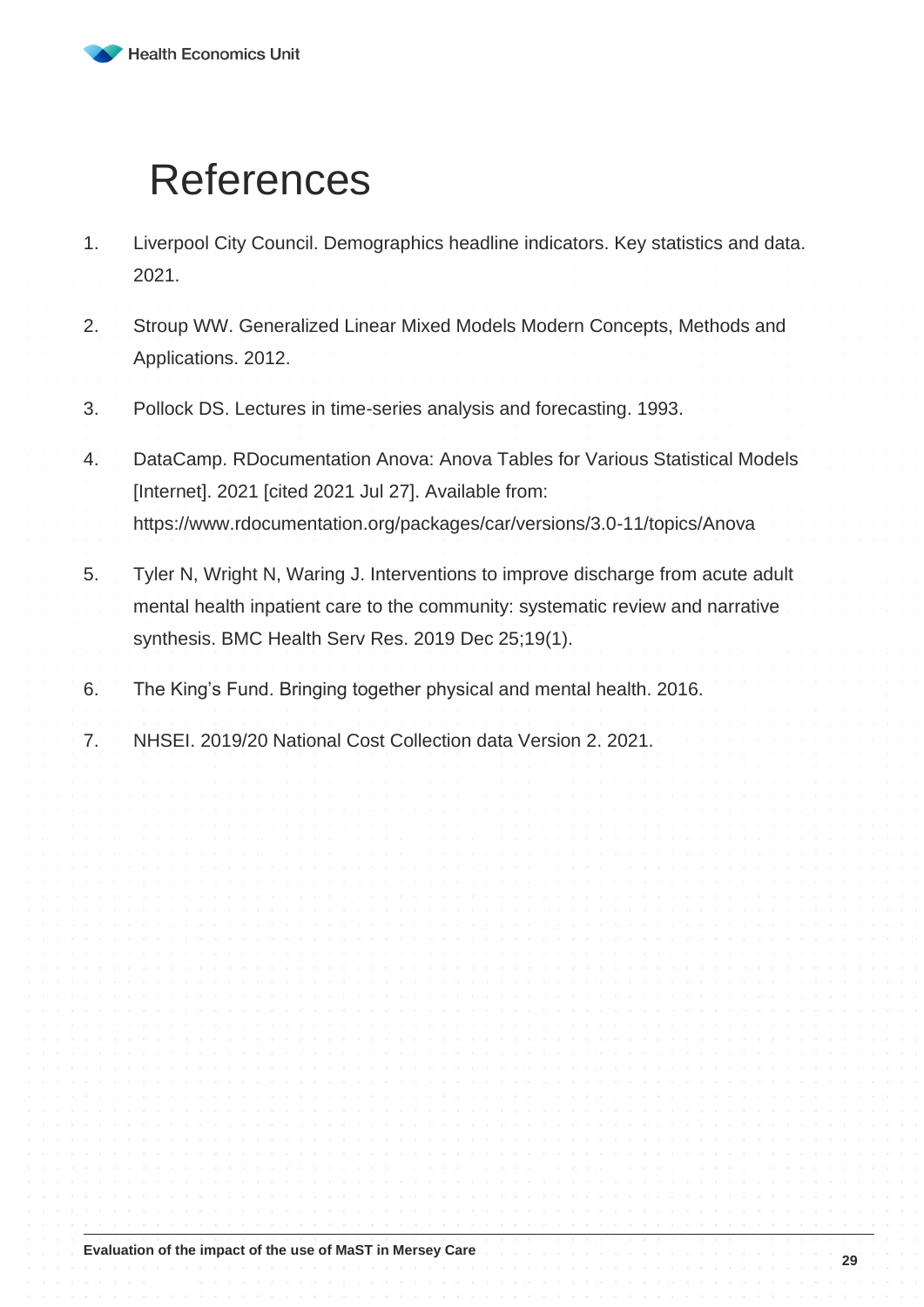## Appendices

## **A1.Logic model**

<span id="page-29-1"></span><span id="page-29-0"></span>

| with these                                                                                                                                                                                                                  | we will carry out the following                                                                                                                                                                                                                                                                                                                                                              | Creating the following                                                                                                                                                                                                                                                                                                                                                                   | to deliver the following                                                                                                                                                                                                         | with these long term                                                                                                                                                                                                   |
|-----------------------------------------------------------------------------------------------------------------------------------------------------------------------------------------------------------------------------|----------------------------------------------------------------------------------------------------------------------------------------------------------------------------------------------------------------------------------------------------------------------------------------------------------------------------------------------------------------------------------------------|------------------------------------------------------------------------------------------------------------------------------------------------------------------------------------------------------------------------------------------------------------------------------------------------------------------------------------------------------------------------------------------|----------------------------------------------------------------------------------------------------------------------------------------------------------------------------------------------------------------------------------|------------------------------------------------------------------------------------------------------------------------------------------------------------------------------------------------------------------------|
| <b>INPUTS</b>                                                                                                                                                                                                               | <b>ACTIVITIES</b>                                                                                                                                                                                                                                                                                                                                                                            | <b>OUTPUTS</b>                                                                                                                                                                                                                                                                                                                                                                           | <b>OUTCOMES</b>                                                                                                                                                                                                                  | <b>IMPACTS</b>                                                                                                                                                                                                         |
| CMHT staff-care<br>coordinators,<br>support staff,<br>doctors<br>Retrospective data<br>from EPR<br>Daily data updates<br>MaST software<br>SSO<br>$\bullet$<br>NHS informatics<br>support<br>Online and F2F MaST<br>training | <b>Run Risk of Crisis</b><br>$\bullet$<br>algorithm and<br>Complexity factors<br>daily<br>Update MaST<br>daily with up to<br>date insights for<br>staff<br>Highlight people<br>$\bullet$<br>who may need a<br>change to care<br>Review<br>$\bullet$<br>Review patient<br>$\bullet$<br>status and agree<br>actions in MDT<br>Check caseload<br>$\bullet$<br>weightings for<br>staff wellbeing | Review daily<br>$\bullet$<br>actions in safety<br>huddles<br>Intervene where<br>$\bullet$<br>risk and<br>complexity is<br>concerning<br>Contact people<br>$\bullet$<br>who are<br>vulnerable and<br>not seen for ><br>4weeks<br>Deliver care<br>$\bullet$<br>activities due<br>(care plan, risk<br>assessment)<br>Agree discharge<br>$\bullet$<br>plan for<br>appropriate<br>individuals | Reduced<br>caseload sizes<br>Improved<br>discharge rates<br>Improved KPI<br>performance<br>Proactive<br>intervention for<br>people in/<br>approaching<br>crisis<br>Improved 72hr, 7<br>day follow up<br>More accurate<br>records | Reduced burden<br>of relapse<br><b>Reduced MH</b><br>hospital<br>admissions<br>Reduced re-<br>referrals post<br>discharge<br>Better patient<br>experience<br>Improved staff<br>experience<br>Better organised<br>teams |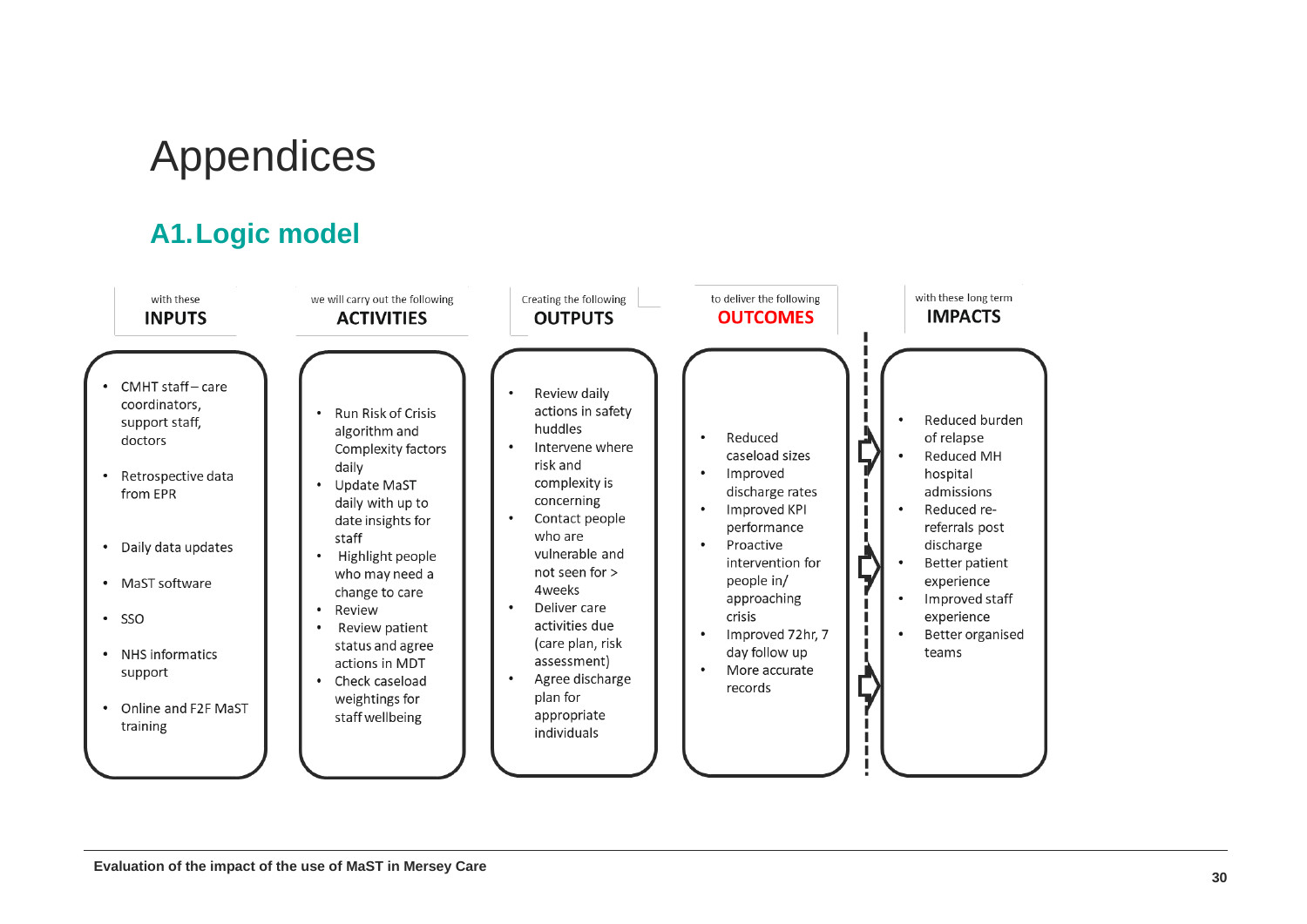## **A2. CMHT service crisis care pathway**

<span id="page-30-0"></span>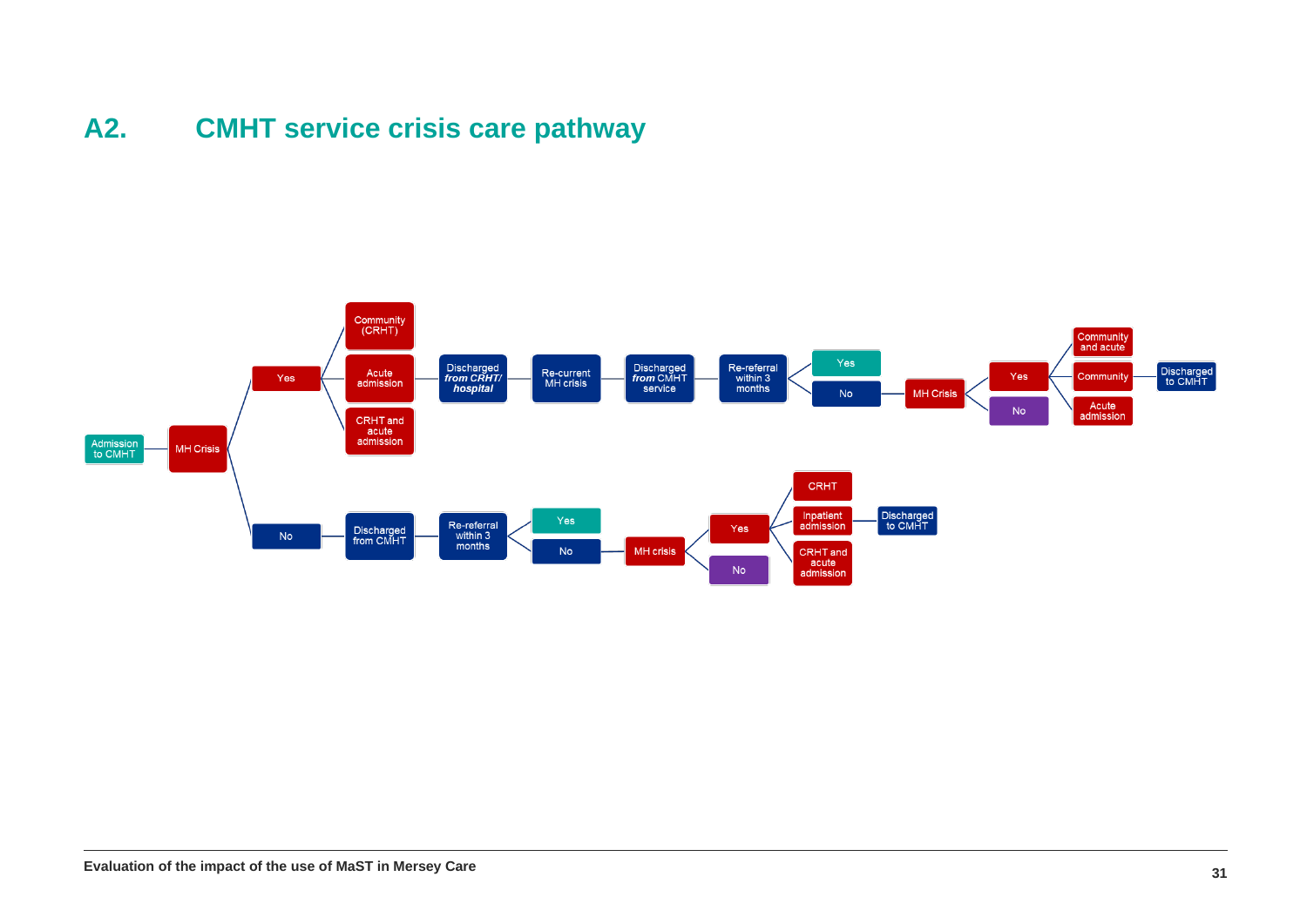## **A3. Scenario analysis: estimated cost of mental health crisis activity**

<span id="page-31-0"></span>

|                              | <b>Unit costs</b> | <b>Before</b> | <b>After</b> | Difference in cost (£) |
|------------------------------|-------------------|---------------|--------------|------------------------|
|                              |                   |               |              |                        |
| Hospital admission costs (£) |                   |               |              |                        |
| No. of days                  |                   | 15,376        | 11,588       |                        |
| Cost per day $(E)$           | 524               |               |              |                        |
| Subtotal (£)                 |                   | 8,057,024     | 6,072,112    | $-1,984,912$           |
|                              |                   |               |              |                        |
| <b>CRHT crisis cost (£)</b>  |                   |               |              |                        |
| No. of days                  |                   | 5,174         | 6,436        |                        |
| Cost per day $(E)$           | 210               |               |              |                        |
| Subtotal (£)                 |                   |               |              |                        |
| 1 contact per day            | 210               | 1,086,540     | 1,351,560    | 265,020                |
| 2 contacts per day           | 420               | 2,173,080     | 2,703,120    | 530,040                |
| 3 contacts per day           | 630               | 3,259,620     | 4,054,680    | 795,060                |
| 4 contacts per day           | 840               | 4,346,160     | 5,406,240    | 1,060,080              |
| 5 contacts per day           | 1,050             | 5,432,700     | 6,757,800    | 1,325,100              |
| 6 contacts per day           | 1,260             | 6,519,240     | 8,109,360    | 1,590,120              |
| 7 contacts per day           | 1,470             | 7,605,780     | 9,460,920    | 1,855,140              |

*Table 5: Scenario analysis of estimated cost of crisis activity in the six months before and after MaST was introduced*